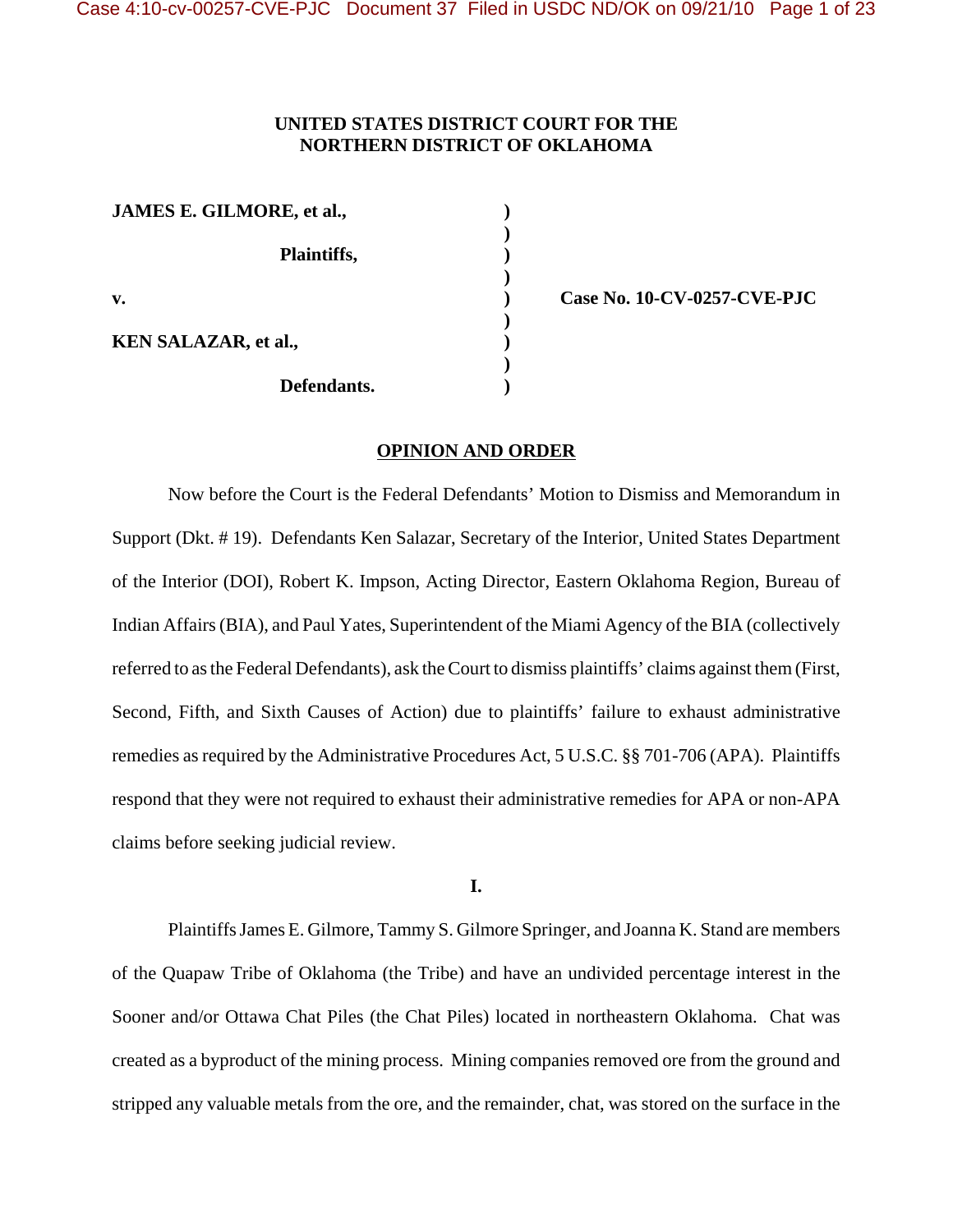form of chat piles. See Quapaw Tribe of Oklahoma v. Blue Tee Corp., 2008 WL 2704482, \*1 (N.D. Okla. July 7, 2008). Plaintiffs allege that the Chat Piles are subject to regulation by the United States government, because the Chat Piles are located, in whole or in part, on restricted Tribal land<sup>1</sup> and the property is held in trust for the benefit of Tribal members. Dkt. # 2, at 4-5. However, the Estate of Joseph E. Mountford (the Estate) claims to hold title to approximately two-thirds of the Sooner Chat Pile, and Bingham Sand & Gravel Company, Inc. (Bingham) claims that it has title to at least three-fourths of the Ottawa Chat Pile. Id. at 5. The interests held by the Estate and Bingham are considered fee, or non-Indian, interests in the Chat Piles.

Plaintiffs allege that the Estate and Bingham began removing chat from the Chat Piles in 2001 or 2002, and several millions tons of chat have been removed since that time. Id. According to plaintiffs, the Estate has removed chat from the Sooner Chat Pile using a third-party vendor, and Bingham has removed chat from the Ottawa Chat Pile. Id. at 5-6. Plaintiffs allege that the Estate and Bingham have re-sold the chat without receiving the consent of the Tribal owners or permission from the BIA. Id. at 6. They claim that the Chat Piles contain a combination of trust property belonging to Tribal members and fee property, and chat from Chat Piles cannot be removed without permission of the BIA and an agreement with the Indian owners concerning their share of the chat being removed. Id. On January 21, 2002, the BIA notified the Estate and Bingham that chat could not be removed without approval of the BIA and the Secretary of the Interior, and asked Bingham and the Estate to cease removal of chat. Dkt. # 23-2, at 7. Plaintiffs allege that the Estate continued to remove and sell chat from the Sooner Chat Pile without approval from the BIA. Dkt. # 2, at 6.

 $1$  Plaintiffs claim that the ownership interests of the land underlying the Chat Piles is disputed, and seek a determination of those ownership interests as part of the relief sought in this case. Dkt. # 2, at 14.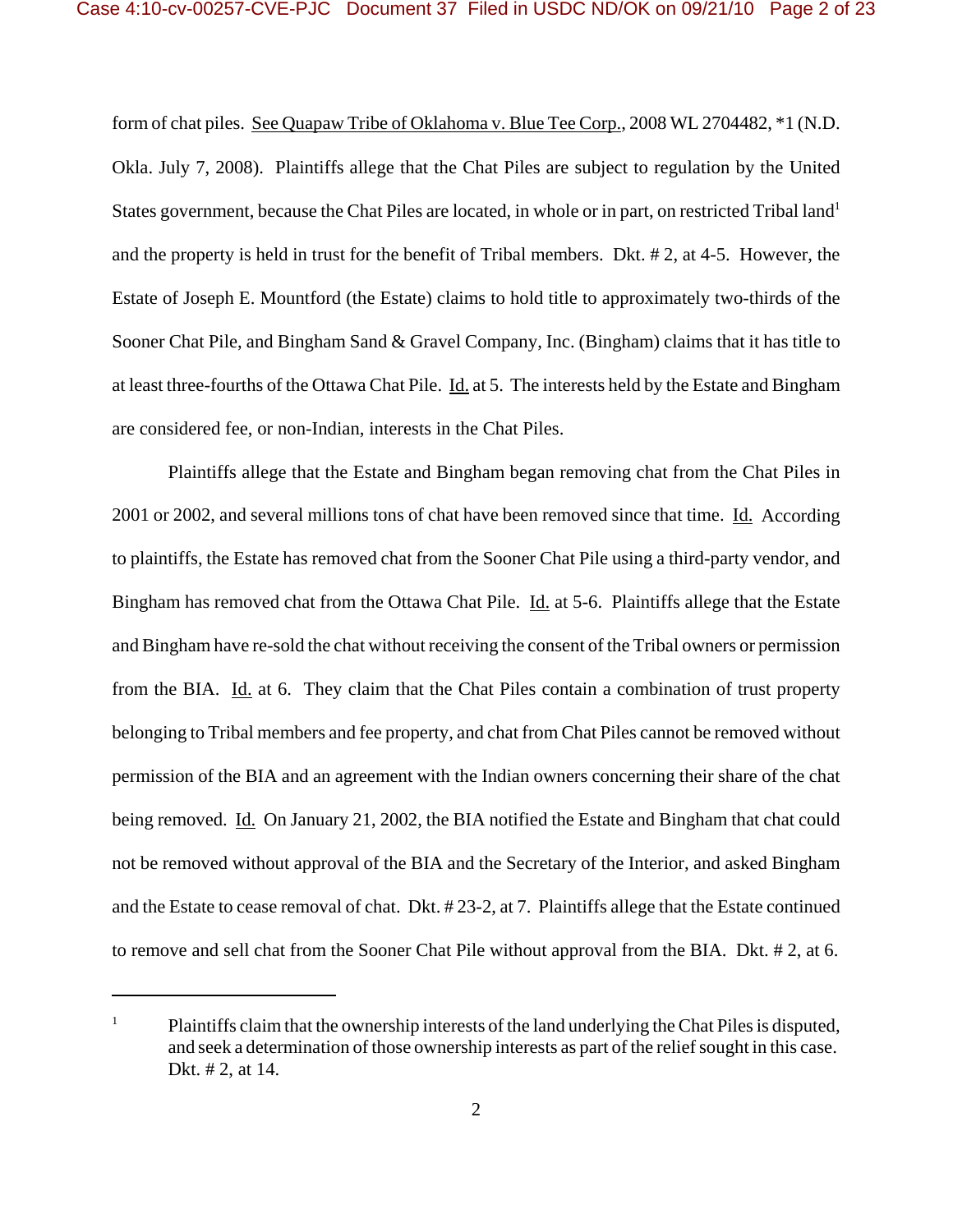Plaintiffs claim that they notified the BIA of the Estate's and Bingham's conduct beginning in at least 2005, and they asked the BIA and the Secretary of the Interior to intervene on their behalf to prevent removal of chat. Id. at 6. Plaintiffs and other Indian owners of chat, through retained counsel, sent a letter to the DOI's Tulsa Field Solicitor's Office on November 30, 2005, and requested that the BIA (1) halt the removal and sale of chat from the Sooner Chat Pile; (2) account for all chat removed from the Sooner Chat Pile since October 6, 1997; (3) issue a report concerning payment received by Bingham for all chat removed from the Sooner Chat Pile; and (4) determine the legality of the sale of chat from the Sooner Chat Pile. Dkt. # 23-2, at 13-16. Plaintiffs claim that the BIA took no action on their requests, even though their letter stated that the matter was timesensitive and needed to be resolved within 90 days. See id. at 16. Plaintiffs allege that Bingham has provided a partial accounting of chat removed from the Chat Piles, but plaintiffs claim that the documents supporting Bingham's accounting are "inaccurate and incomplete" and Bingham has not complied with their request for a complete accounting. Dkt. # 2, at 7.

Plaintiffs filed this case on April 23, 2010 alleging six claims: (1) claim for accounting and for determination of ownership of the Sooner and Ottawa Chat Piles against the Federal Defendants; (2) claim for judicial review of agency action under the APA against the Federal Defendants; (3) claim for accounting of chat removed from the Sooner and Ottawa Chat Piles against the Estate; (4) claim for conversion of restricted Indian property against Bingham; (5) claim for injunctive and declaratory relief against all defendants; and (6) claim for attorney fees under 28 U.S.C. § 2412(b). Plaintiffs allege that the Federal Defendants have refused to take any action on their requests for government intervention and accounting and, "in view of the [Federal Defendants'] continuing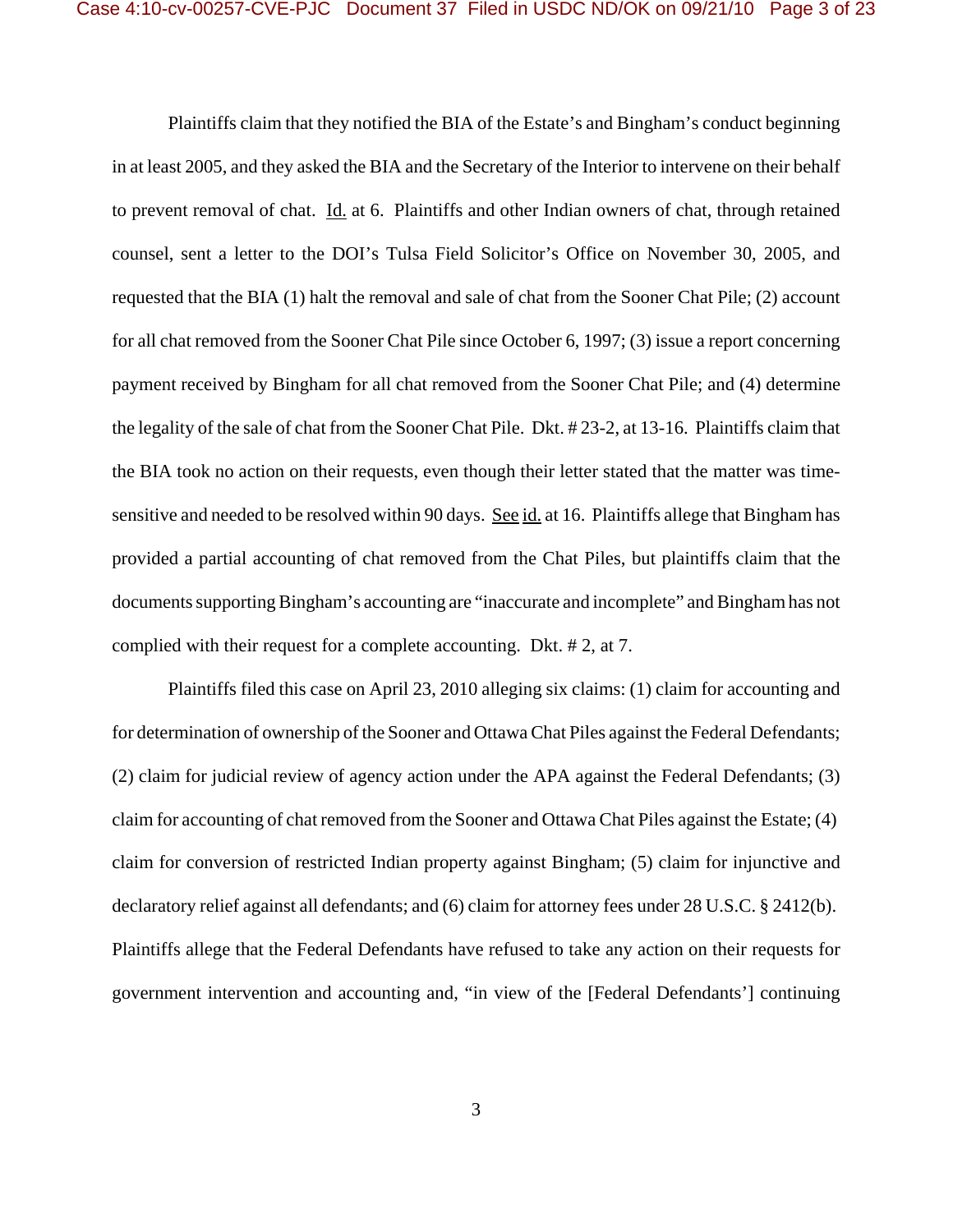inaction and/or refusal to take action, the issues in this action present effectively final agency actions subject to immediate judicial review under 5 U.S.C. § 704." Id. at 10.

There is also a separate state court case between plaintiffs James E. Gilmore and Tammy S. Gilmore Springer and the non-federal defendants pending in the District Court of Ottawa County, Oklahoma. The Estate and Bingham filed a lawsuit in the District Court of Ottawa County alleging that James E. Gilmore, Tammy S. Gilmore Springer, and Jan Killough unlawfully prevented the Estate and Bingham from removing chat from the Chat Piles, and they seek temporary and permanent injunctive relief. Dkt. # 19-1, at 1-6. They also request monetary damages for any lost profits caused by the state court defendants' interference with the removal of chat. Id. at 5-6. The District Court of Ottawa County has issued a temporary injunction preventing state court defendants from interfering with Bingham and the Estate's removal of chat from the Chat Piles. Dkt. # 19-2, at 1-3. It appears that the state court case is still pending and the temporary injunction is in effect.

The Federal Defendants have filed a motion to dismiss plaintiffs' claims against them, because the government has not waived sovereign immunity for plaintiffs' claims and plaintiffs have not exhausted their administrative remedies. Dkt. # 19. They argue that all of plaintiffs' claims fall within the APA, and that neither the BIA nor DOI will be deemed to have made a final agency action until plaintiffs exhaust all administrative remedies available under 25 C.F.R. Part 2. Plaintiffs respond that any further exhaustion of administrative remedies would be futile in light of the BIA's history of inaction on plaintiffs' requests for agency action, and immediate judicial review is required to protect plaintiffs' interests in the Chat Piles.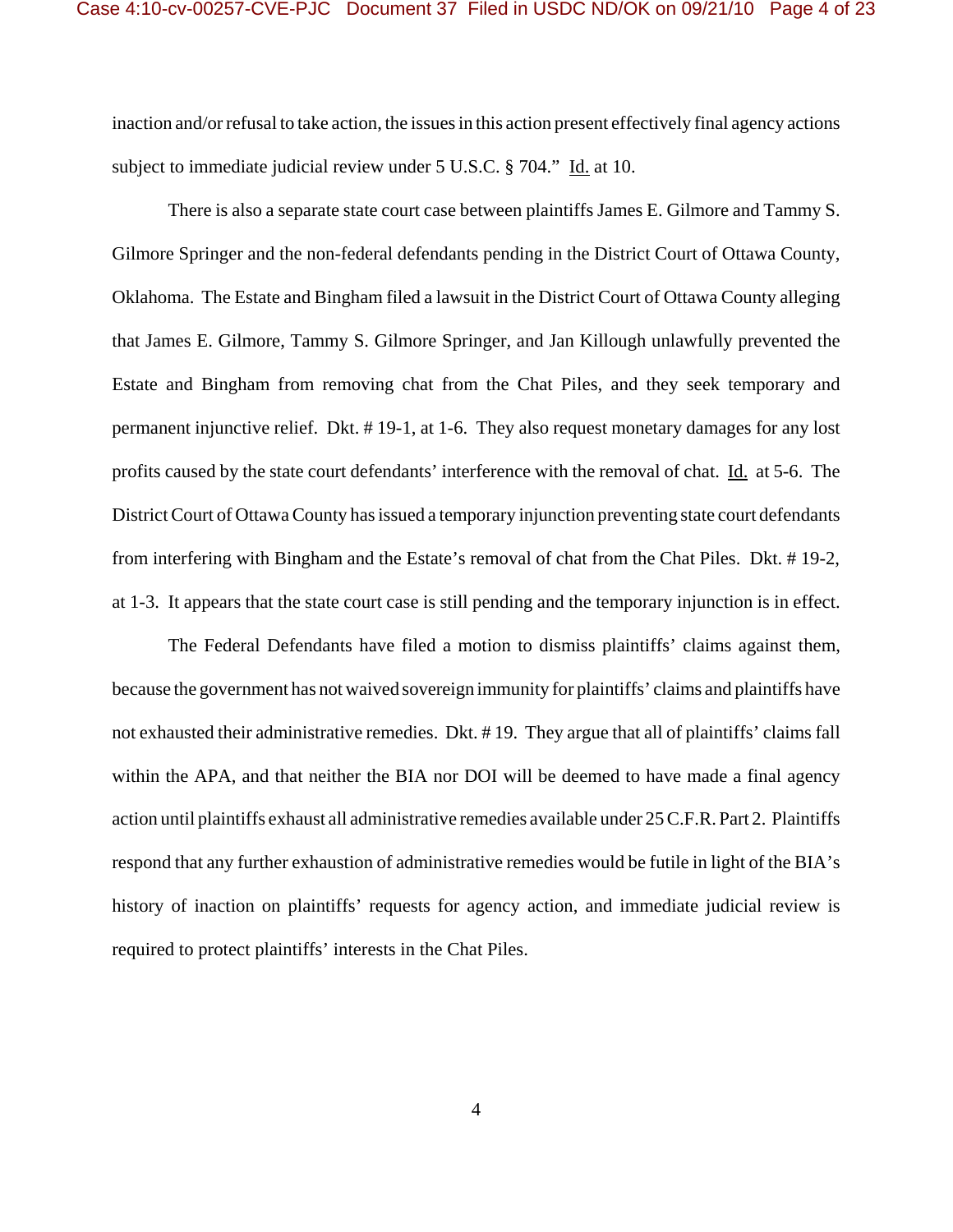**II.**

Exhaustion of administrative remedies under the APA is an issue of subject matter jurisdiction, and this issue is analyzed under Fed. R. Civ. P. 12(b)(1). Davis ex rel. Davis v. United States, 343 F.3d 1282, 1295-96 (10th Cir. 2003). Sovereign immunity is also a limitation on the Court's subject matter jurisdiction, and this aspect of the Federal Defendants' motion should also be considered as a challenge to the Court's subject matter jurisdiction. See Clymore v. United States, 415 F.3d 1113, 1118 n.6 (10th Cir. 2005). When considering a motion to dismiss under Rule 12(b)(1), the Court must determine whether the defendant is facially attacking the complaint or challenging the jurisdictional facts alleged by the plaintiff. In Holt v. United States, 46 F.3d 1000

(10th Cir. 1995), the Tenth Circuit stated:

Generally, Rule 12(b)(1) motions to dismiss for lack of subject matter jurisdiction take two forms. First, a facial attack on the complaint's allegations as to subject matter jurisdiction questions the sufficiency of the complaint. In reviewing a facial attack on the complaint, a district court must accept the allegations in the complaint as true.

Second, a party may go beyond allegations contained in the complaint and challenge the facts upon which subject matter jurisdiction depends. When reviewing a factual attack on subject matter jurisdiction, a district court may not presume the truthfulness of the complaint's factual allegations. . . . In such instances, a court's reference to evidence outside the pleadings does not convert the motion to a Rule 56 motion.

Id. at 1002-03. The Federal Defendants rely on evidence outside the pleadings, and the Court will construe their motion as a factual attack on the jurisdictional facts alleged by plaintiffs. When ruling on a factual attack on subject matter jurisdiction, a court "has wide discretion to allow affidavits, other documents, and a limited evidentiary hearing to resolve disputed jurisdictional facts" without converting the motion into a motion for summary judgment. Stuart v. Colorado Interstate Gas Co., 271 F.3d 1221, 1225 (10th Cir. 2001) (quoting Holt, 46 F.3d at 1003); see also Davis ex rel. Davis,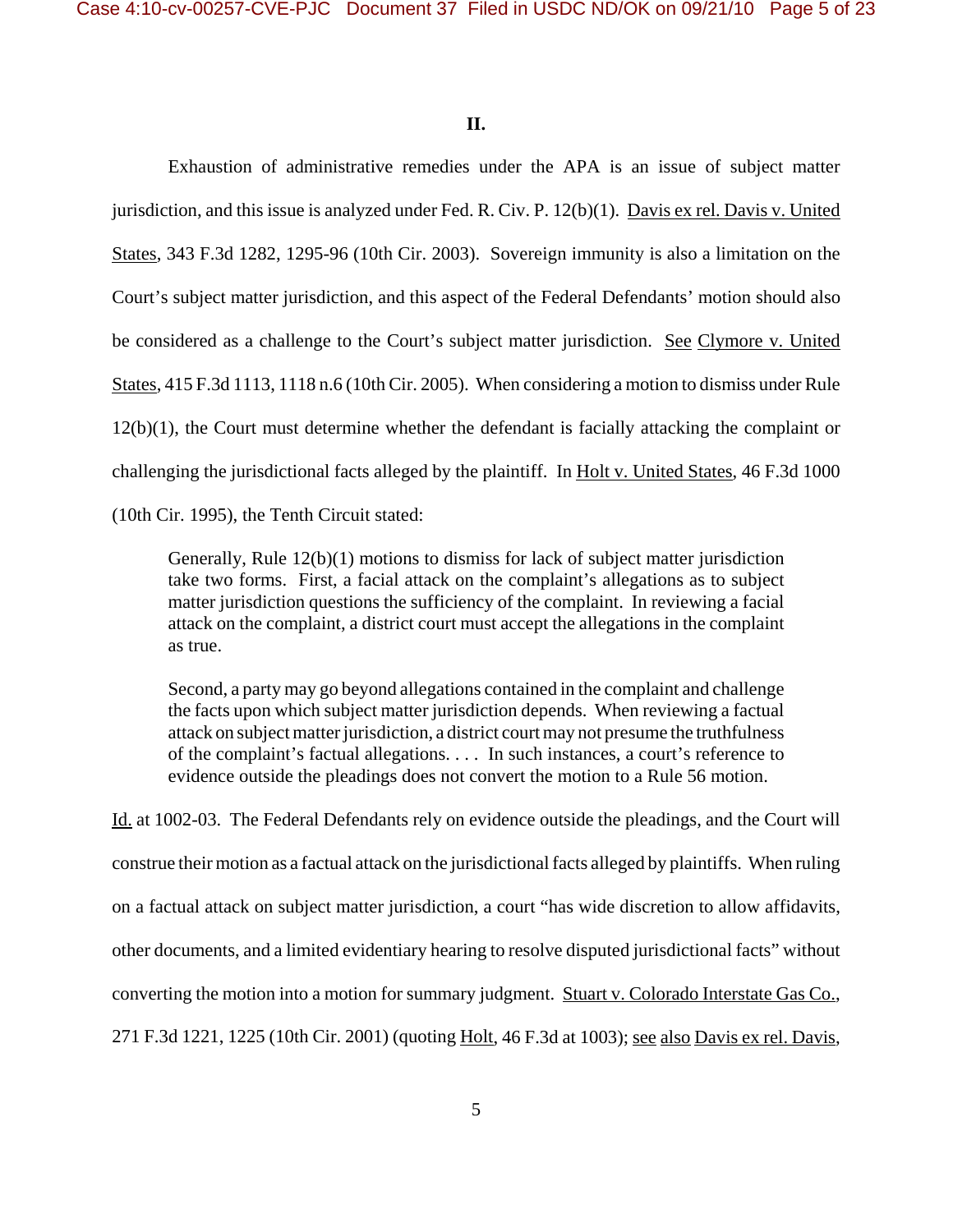343 F.3d at 1295-96 (district court had authority to review evidence outside the pleadings on issue of exhaustion of administrative remedies without converting the defendant's motion to dismiss into a motion for summary judgment). To defeat the Federal Defendant's Rule 12(b)(1) motion, plaintiffs "must present affidavits or other evidence sufficient to establish the court's subject matter jurisdiction by a preponderance of the evidence." Southway v. Central Bank of Nigeria, 328 F.3d 1267, 1274 (10th Cir. 2003).

## **III.**

The Federal Defendants argue that plaintiffs have not exhausted their administrative remedies, and this creates two separate jurisdictional defects that require the Court to dismiss the case.<sup>2</sup> First, the Federal Defendants assert that 5 U.S.C. § 702 provides a waiver of sovereign immunity for claims for declaratory or injunctive relief only as to a "final agency action," and no final agency action can occur without complete exhaustion of administrative remedies. Dkt. # 19, at 7-12. Second, the Federal Defendants claim that plaintiffs' failure to exhaust all administrative remedies available under 25 C.F.R. Part 2 is a jurisdictional defect that deprives the Court of subject matter jurisdiction. Id. at 13-16.

### **A.**

The Federal Defendants claim that there is no final agency action within the meaning of 5 U.S.C. § 704 for the Court to review, and plaintiffs' claims do not fall within the waiver of sovereign immunity provided by § 702. Plaintiffs respond that § 702 is a broad waiver of sovereign immunity

<sup>&</sup>lt;sup>2</sup> The Federal Defendants also argue that the Declaratory Judgment Act, 28 U.S.C.  $\S$  2201, does not waive the United States' sovereign immunity. Dkt. # 10, at 7. Plaintiffs do not rely on the Declaratory Judgment Act as an independent waiver of sovereign immunity in their complaint, and it is not necessary to consider this argument.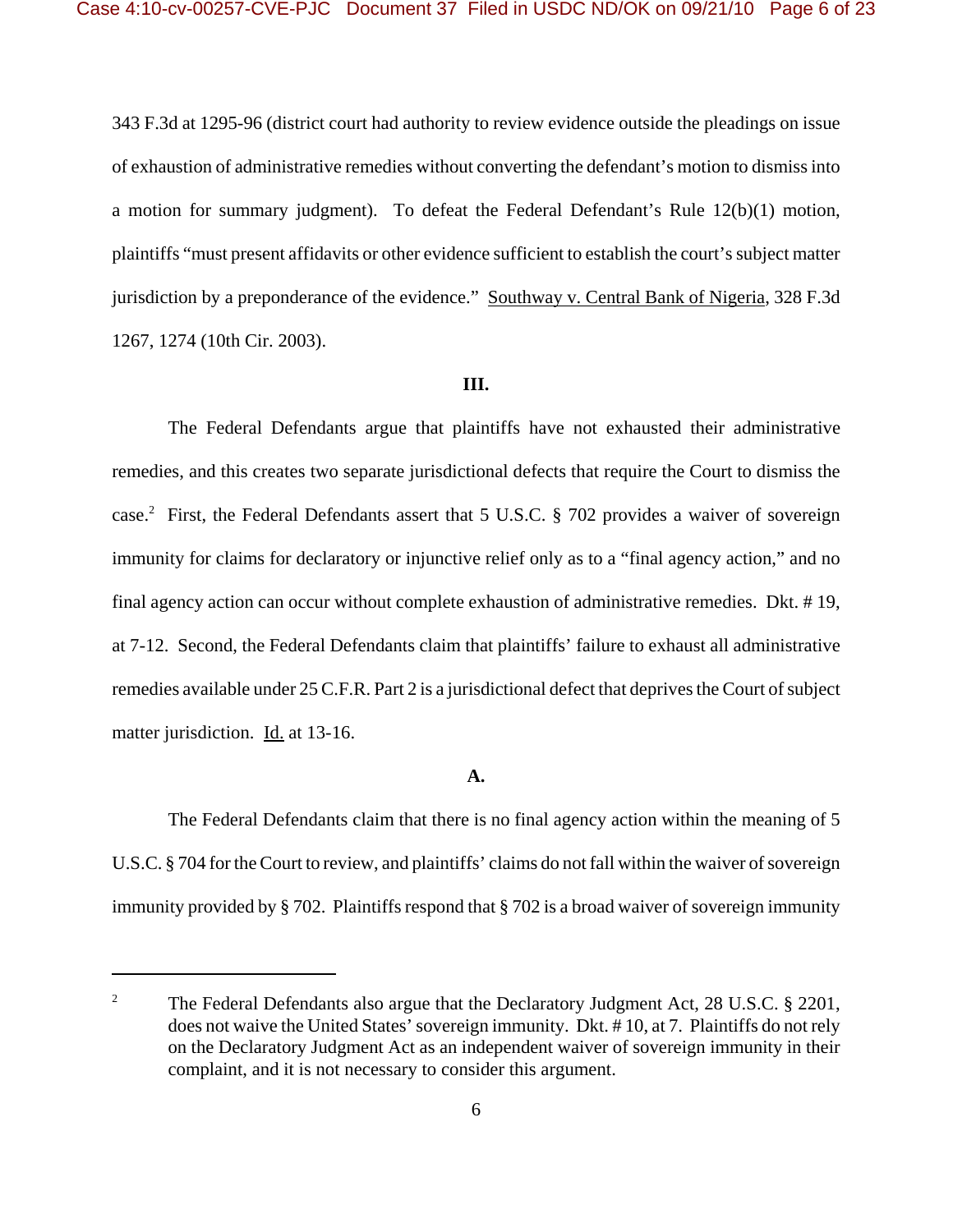as to all claims for declaratory or injunctive relief against the United States, and the plaintiffs' alleged failure to exhaust administrative remedies is irrelevant to the issue of sovereign immunity.

The United States is a sovereign that is immune from suit unless it consents to be sued. Sydnes v. United States, 523 F.3d 1179, 1182-83 (10th Cir. 2008). "[C]onsent may be found 'only when Congress unequivocally expresses its intention to waive the government's sovereign immunity in the statutory text.'" Rural Water Dist. Wagoner County No. 2 v. Grand River Dam Authority, 577 F.3d 1255, 1260 (10th Cir. 2009). General jurisdictional statutes, such as 28 U.S.C. § 1331, do not waive the government's sovereign immunity from suit. Normandy Apartments, Ltd. v. United States Dep't of Housing and Urban Development, 554 F.3d 1290, 1295 (10th Cir. 2009); Eagle-Picher Indus., Ind. v. United States, 901 F.2d 1530, 1532 (10th Cir. 1990).

The APA contains a waiver of sovereign immunity as to claims for declaratory or injunctive relief against government agencies. Section 702 states:

A person suffering legal wrong because of agency action, or adversely affected or aggrieved by agency action within the meaning of a relevant statute, is entitled to judicial review thereof. An action in a court of the United States seeking relief other than money damages and stating a claim that an agency or an officer or employee thereof acted or failed to act in an official capacity or under color of legal authority shall not be dismissed nor relief therein be denied on the ground that it is against the United States or that the United States is an indispensable party. The United States may be named as a defendant in any such action, and a judgment or decree may be entered against the United States: Provided, That any mandatory or injunctive decree shall specify the Federal officer or officers (by name or by title), and their successors in office, personally responsible for compliance. Nothing herein (1) affects other limitations on judicial review or the power or duty of the court to dismiss any action or deny relief on any other appropriate legal or equitable ground; or (2) confers authority to grant relief if any other statute that grants consent to suit expressly or impliedly forbids the relief which is sought.

5 U.S.C. § 702. This statute provides a "general waiver of sovereign immunity in all civil actions seeking equitable relief on the basis of legal wrongs for which government agencies are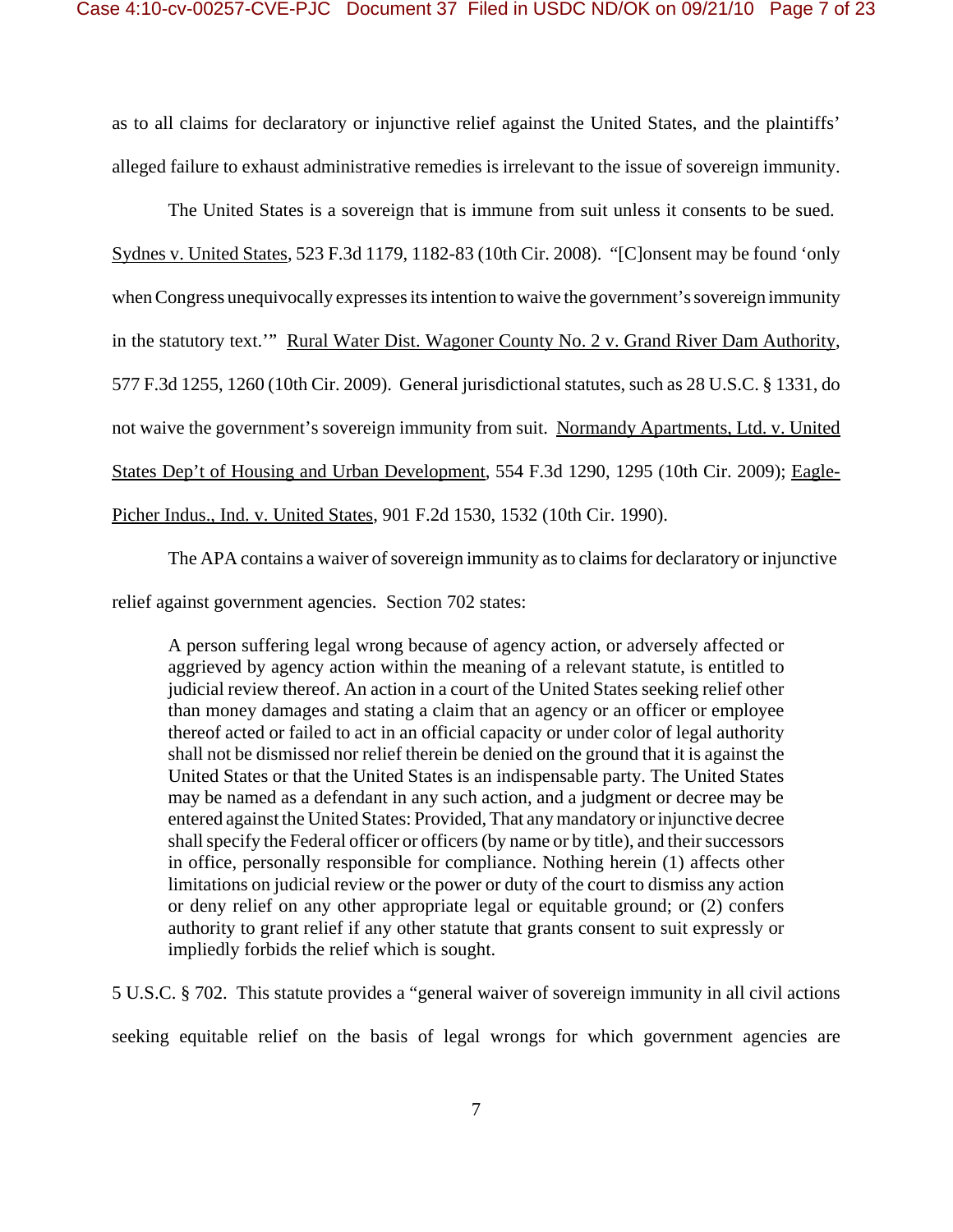accountable." United Tribe of Shawnee Indians v. United States, 253 F.3d 543, 549 (10th Cir. 2001). Section 702 also waives the government's sovereign immunity for "most claims for nonmonetary relief," whether the plaintiff's claims are APA or non-APA claims. See Robbins v. United States Bureau of Land Management, 438 F.3d 1074, 1080 (10th Cir. 2006). However, the scope of the waiver of sovereign immunity is limited, and § 702 does not permit a case to proceed if another statute imposes limitations on a court's power to hear a case or the relief that can be awarded. Neighbors for Rational Development, Inc. v. Norton, 379 F.3d 956, 961 (10th Cir. 2004).

The Federal Defendants argue that 5 U.S.C. § 704 limits the scope of the waiver of sovereign immunity contained in § 702, and only a "final agency action" is subject to judicial review. Section 704 provides:

Agency action made reviewable by statute and final agency action for which there is no other adequate remedy in a court are subject to judicial review. A preliminary, procedural, or intermediate agency action or ruling not directly reviewable is subject to review on the review of the final agency action. Except as otherwise expressly required by statute, agency action otherwise final is final for the purposes of this section whether or not there has been presented or determined an application for a declaratory order, for any form of reconsideration, or, unless the agency otherwise requires by rule and provides that the action meanwhile is inoperative, for an appeal to superior agency authority.

5 U.S.C. § 704. However, some courts have found that § 704 is not a limitation on the waiver of sovereign immunity in § 702, and the "final agency action" requirement of § 704 has no bearing on whether the government has waived its immunity from suit for nonmonetary relief. Hanson v. Wyatt, 552 F.3d 1148, 1173 n.11 (10th Cir. 2008) (Gorsuch, J., concurring); Trudeau v. Federal Trade Comm'n, 456 F.3d 178, 187 (D.C. Cir. 2006); Snyder Computer Systems, Inc. v. LaHood, 2010 WL 3167851, \*2 (S.D. Ohio Aug. 10, 2010); see also Gros Ventre Tribe v. United States, 469 F.3d 801, 808 (9th Cir. 2006) (acknowledging that the law is unsettled as to whether the final agency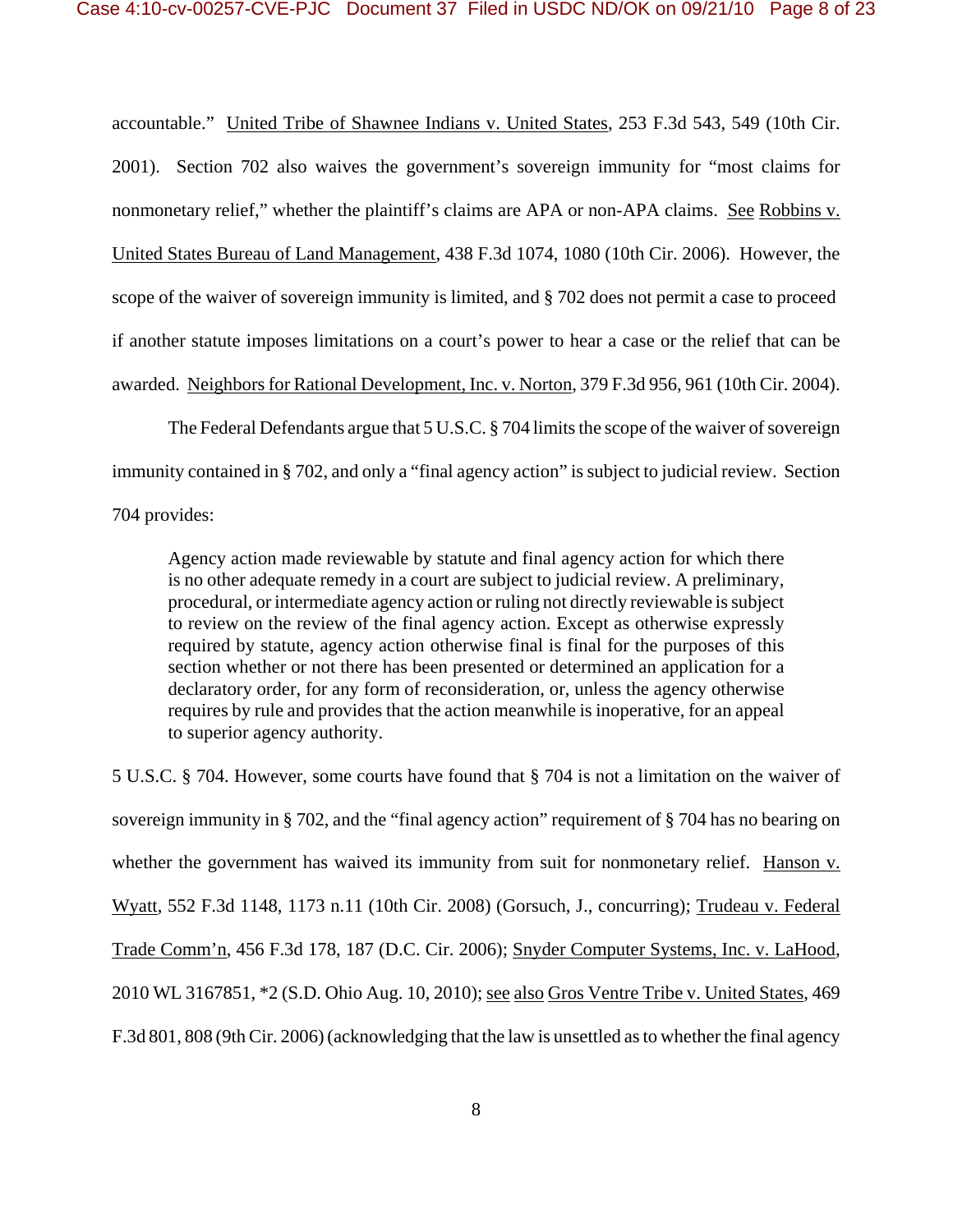action requirement of § 704 modifies the waiver of sovereign immunity in § 702, but deciding the case on other grounds). While plaintiffs' alleged failure to exhaust administrative remedies may create a separate barrier to bringing this lawsuit, the Federal Defendants have not shown that the lack of a "final agency action" makes the waiver of sovereign immunity in § 702 inapplicable. It is not settled law that the requirement of a final agency action under § 704 applies to waiver of sovereign immunity in § 702.

The Court finds it unnecessary to resolve this legal issue. For the purpose of ruling on the Federal Defendants' motion to dismiss, the Court assumes that plaintiffs' claims fall within § 702's waiver of sovereign immunity. The Federal Defendants' argument is more appropriately treated as a request to dismiss plaintiffs' claims due to plaintiffs' failure to exhaust administrative remedies.<sup>3</sup>

**B.**

The Federal Defendants also argue that plaintiffs have not exhausted their administrative remedies, and judicial review of plaintiffs' claims under § 704 is not permitted. Plaintiffs respond that their First, Fifth, and Sixth<sup>4</sup> Causes of Action are non-APA claims, and they are not required to exhaust administrative remedies for these claims. Plaintiffs' Second Cause of Action is clearly an APA claim, but plaintiffs argue that their failure to exhaust administrative remedies is excused

<sup>&</sup>lt;sup>3</sup> The Court also notes that neither plaintiffs nor the Federal Defendants briefed this issue and it would not be appropriate to rule on it without additional briefing.

<sup>&</sup>lt;sup>4</sup> Plaintiffs' Sixth Cause of Action is a claim for attorney fees. If plaintiffs' other claims against the Federal Defendants are dismissed, this claim will become moot because there will be no underlying claim for which plaintiff could accrue attorney fees compensable under the Equal Access to Justice Act, 42 U.S.C. § 2412.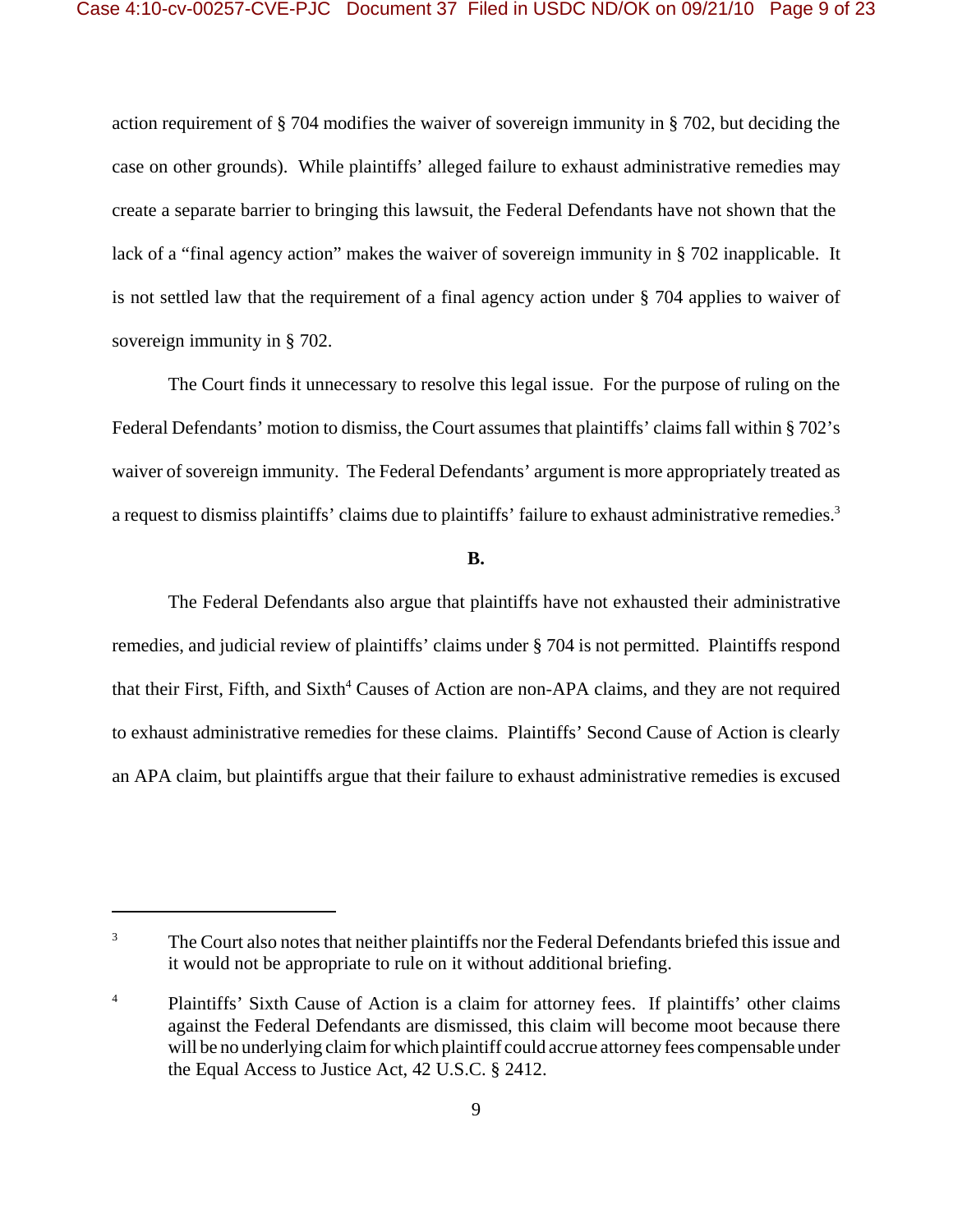by the Federal Defendants' "unlawfully withheld or unreasonably delayed" actions, and judicial review is permitted under 5 U.S.C. § 706(1) without exhaustion of administrative remedies.<sup>5</sup>

Section 704 provides for judicial review of "final agency action." Agency action is not final until a party has exhausted all available administrative remedies prescribed by statute or an agency rule. See Darby v. Cisneros, 509 U.S. 137, 146 (1993). The Tenth Circuit has stated that exhaustion of administrative remedies:

affords administrative agencies an opportunity to correct their own errors prior to judicial intervention, thus mooting many issues before they reach the courts. The exhaustion requirement also serves to maximize efficient administrative process by preventing repeated judicial interruption. Additional reasons for the exhaustion doctrine include respect for "notions of administrative autonomy" and an interest in preserving the effectiveness of agency operations, which could be threatened by "frequent and deliberate flouting of administrative processes."

St. Regis Paper Co. v. Marshall, 591 F.2d 612 (10th Cir. 1979). If exhaustion of administrative remedies is required by statute or agency rule, a federal court may not assert jurisdiction over a case until the party seeking judicial review has exhausted his administrative remedies. White Mountain Apache Tribe v. Hodel, 840 F.2d 675 (9th Cir. 1988).

Plaintiffs argue that their First, Fifth, and Sixth Causes of Action are not APA claims, because they are not seeking review of an agency decision and their non-APA claims may be pursued under federal common law. However, a review of plaintiffs' complaint shows that these claims are directly based on the BIA's failure to act in accordance with plaintiffs' November 30, 2005 letter, and plaintiffs sought the same relief through an administrative process. In their letter, plaintiffs asked the BIA to provide an accounting of chat removed from the Sooner Chat Pile, issue

 $5$  Plaintiffs do not cite  $\S$  706 in their complaint but, instead, allege that further attempts to exhaust administrative remedies would be futile and the ongoing removal of chat requires immediate judicial review. Dkt. # 2, at 10.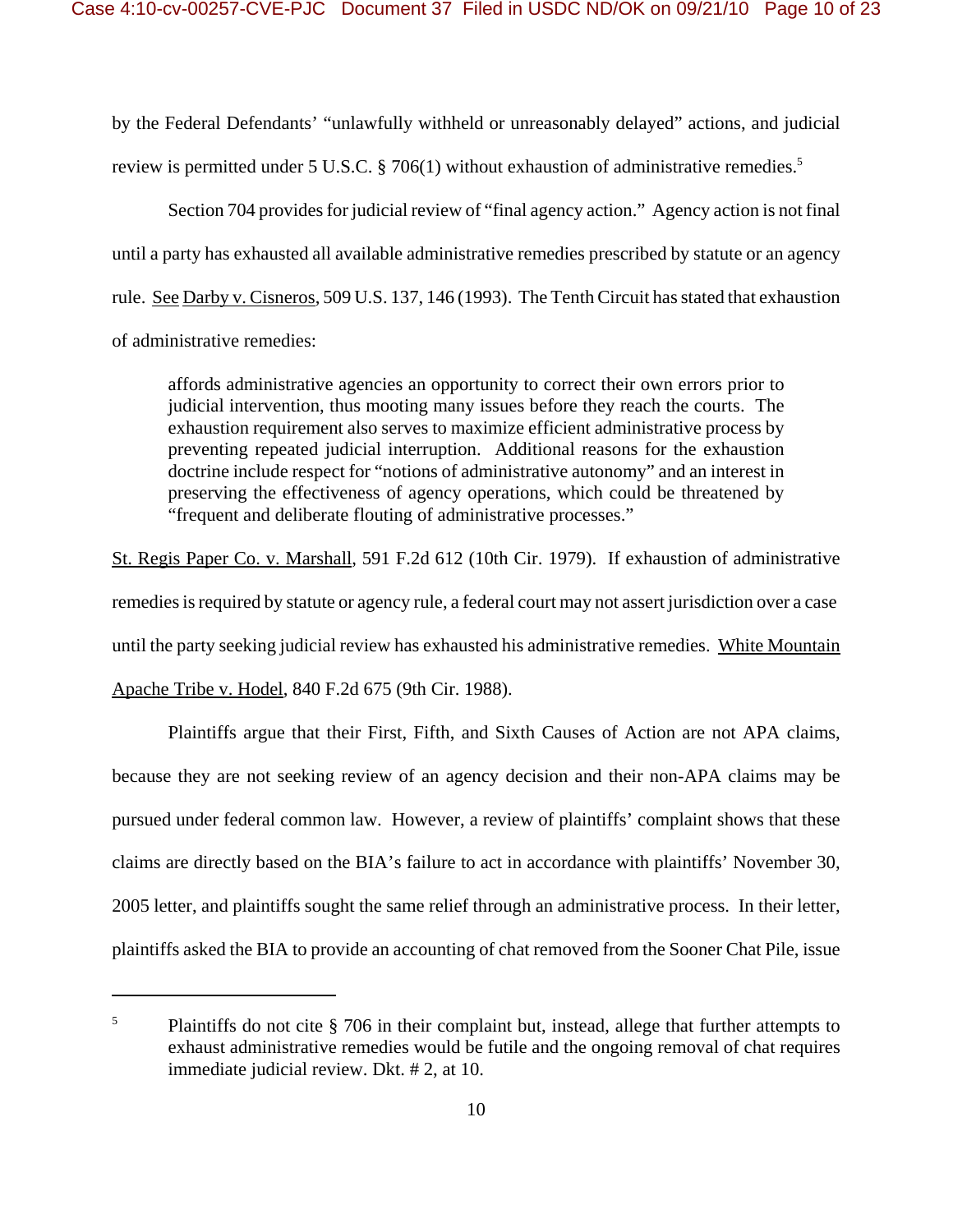a report concerning ownership of chat in the Sooner Chat Pile, and halt the removal of chat by Bingham. Dkt. # 23-2, at 15. In this case, plaintiffs ask the Court to, inter alia, order the BIA to determine ownership of the chat and issue an accounting of chat removed from the Sooner and Ottawa Chat Piles, and declare that no chat from the Sooner and Ottawa Chat Piles can be sold without consent of the BIA. Dkt. #2, at 8-15. A plain reading of the complaint shows plaintiffs seek the same relief in their APA claim under § 706 directly challenging the APA's alleged inaction and in their claims for equitable, declaratory, and injunctive relief. Plaintiffs claim that they may proceed with statutory and common law claims to enforce the government's obligations concerning property held in trust for Tribal members. Dkt. # 23, at 18-20. The Federal Defendants do not dispute that the federal government has trust duties to the Indian owners of chat, but claims that plaintiffs have not identified a common law or statutory basis to support a non-APA claim. Dkt. # 28, at 7. The Court has reviewed the complaint, and it does not clearly set out the statutory or common law basis for plaintiffs' First and Fifth Causes of Action against the Federal Defendants. Without an independent legal basis for these claims, the only way plaintiffs can challenge the BIA's alleged failure to provide an accounting or halt the removal of chat from the Chat Piles is under the APA.

Plaintiffs claim that other federal courts have allowed Indians or Indian tribes to proceed with common law claims for accounting of trust property without exhausting administrative remedies or pursuing relief under the APA. To support this argument, plaintiffs cite two cases decided by the Western District of Oklahoma in which Indian tribes sought accounting of resources maintained by the BIA for the benefit of the Indian tribes. See Tonkawa Tribe of Indians of Oklahoma v. Kempthorne, 2009 WL 742896 (W.D. Okla. Mar. 17, 2009); Otoe-Missouria Tribe of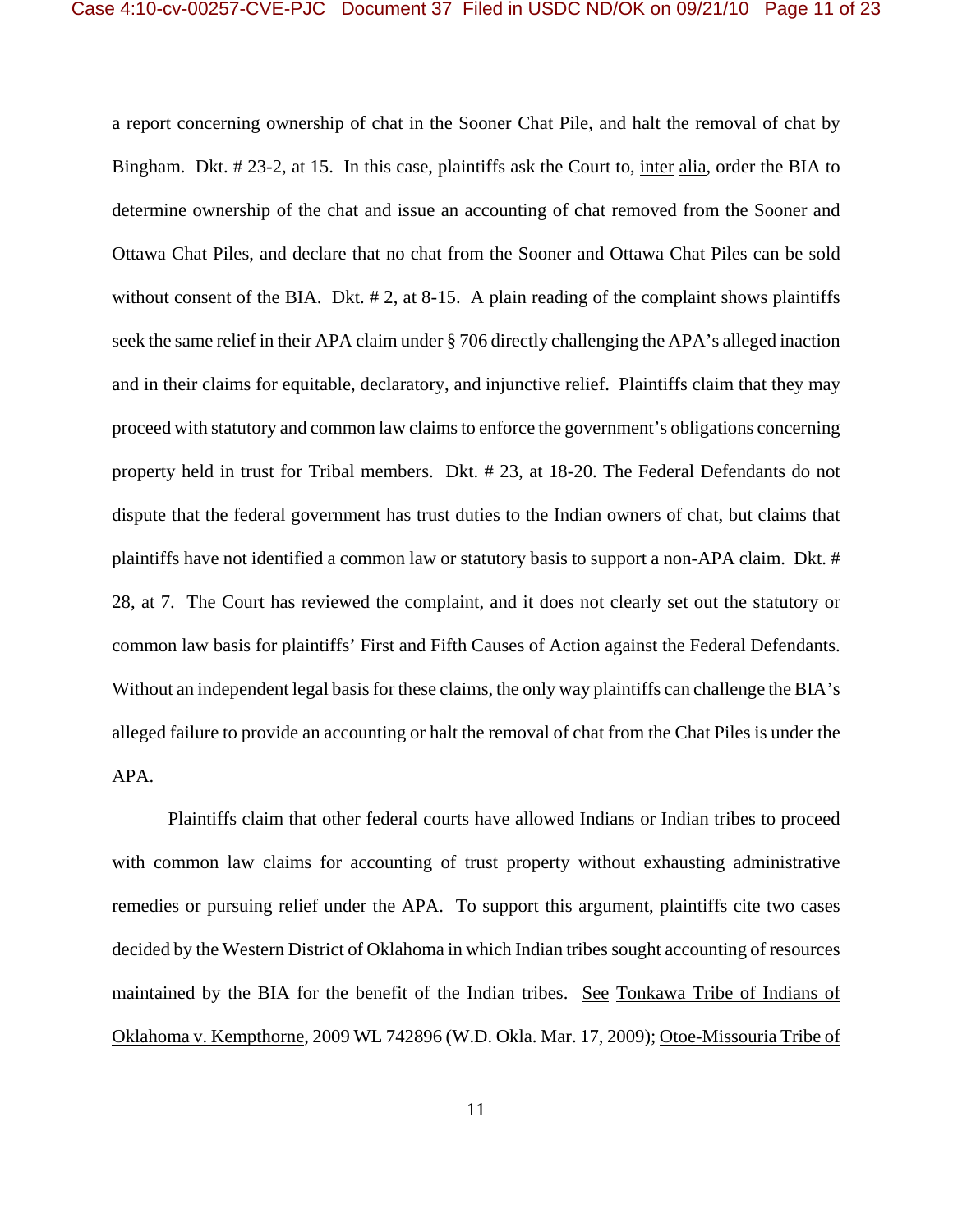Oklahoma v. Kempthorne, 2008 WL 5205191 (W.D. Okla. Dec. 10, 2008). Although those cases do not clearly identify the basis for the plaintiffs' claims for accounting, it appears that the Tonkawa Tribe of Indians of Oklahoma alleged APA and non-APA claims and the Otoe-Missouria Tribe of Oklahoma was permitted to proceed under the APA only. See Tonkawa Tribe of Indians of Oklahoma, 2009 WL 742896, at \* 5 ("plaintiff alleges claims not only under § 706 of the APA but also under other federal statutory law and federal common law . . .); Otoe-Missouria Tribe of Oklahoma, 2008 WL 5205191, at \*2-3 (examining common law and statutory sources for a duty to account for trust property and, without determining whether such claims existed, permitting the plaintiff to proceed under §§ 706(1) and (2)). Both cases rely on the American Indian Trust Fund Management Reform Act, 25 U.S.C. § 4001 et seq., to show that the Secretary of the DOI has a duty to account for trust property. However, neither case provides any analysis concerning the existence of a common law claim for accounting or a private right of action under the American Indian Trust Fund Management Reform Act, and the court in Otoe-Missouria Tribe of Oklahoma expressly declined to reach this issue. See Otoe-Missouria Tribe of Oklahoma, 2008 WL 5205191, at \*2 n.2. In any event, plaintiffs do not cite § 4044 or any part of the American Indian Trust Fund Management Reform Act in their complaint or response to the Federal Defendants' motion to dismiss. Neither Otoe-Missouria Tribe of Oklahoma nor Tonkawa Tribe of Oklahoma show that another court has recognized an equitable or federal common law claim for accounting of Indian trust property.

Plaintiffs' response to the Federal Defendants' motion to dismiss is based on an assumption that they can proceed with an equitable or federal common law claim for accounting, but plaintiffs fail to acknowledge that they have requested a broad range of declaratory and injunctive relief from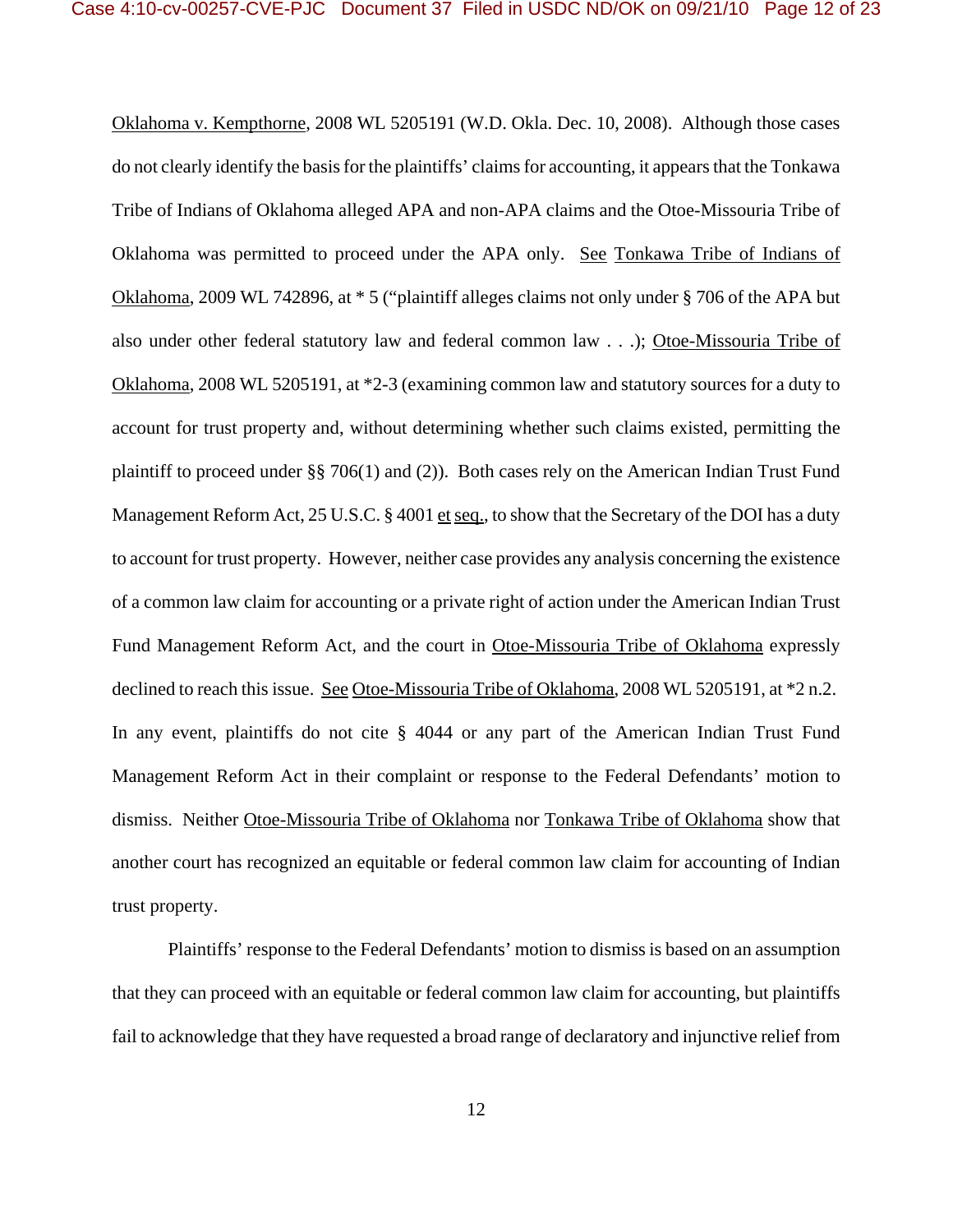the Court. In their Fifth Cause of Action, plaintiffs state that they are seeking an order "to compel

the defendants to perform their legal duties and obligations," and "orders from the Court" to:

- (a) Determin[e] the correct status of the restricted Indian title in the chat in the Sooner and Ottawa Piles, as well as in the underlying trust land, including the legality of the various conveyances by which [the Estate] purports to claim a two-thirds (66.67% percent [sic]) interest in the chat in the Sooner Pile, and up to a one hundred percent interest in the underlying land, on behalf of [the Estate] and other interests in the Ottawa Pile and underlying land;
- (b) Determin[e] that trust chat, which the Secretary has determined to be categorized for legal purposes as trust personalty, lawfully cannot, and could not in the past, be conveyed to any party, including in fee (to non-Indian parties) except under controlling law and pursuant to the Secretary's trust obligations;
- (c) Establish[] that Indian trust chat may not lawfully be removed from the Sooner and Ottawa Piles, unless in accordance with applicable federal laws, including but not limited to pursuant to chat leases/sales agreements endorsed by the Restrict [sic] Owners and approved by the Secretary, and pursuant to compliance with environmental laws and directives, including but not limited to the United States Environmental Protection Agency's Record of Decision for Operable Unit 4 at the Tar Creek Superfund Site and 40 C.F.R. Part 278;
- (d) Direct[] the Secretary, by and through the BIA, to provide a full and complete accounting concerning the chain of title to the trust chat in the Sooner and Ottawa Piles and to the underlying land, and also of the removal and disposition of chat from the chat piles since a date to be determined by the Restricted Owners.

Dkt. # 2, at 14-15. The complaint shows that plaintiffs' claim for accounting from the Federal Defendants is just a small part of the relief sought in this case. Even if the Court were to assume that plaintiffs could proceed with non-APA claims for accounting, they have cited no statutory authority or federal common law authorizing general claims for declaratory and injunctive relief challenging agency action. Instead, this is a classic APA claim asking the Court to review agency action (or inaction) and order the agency to take certain action. Plaintiffs have cited no authority showing that they may proceed with a non-APA claim for declaratory and injunctive relief (Fifth Cause of Action)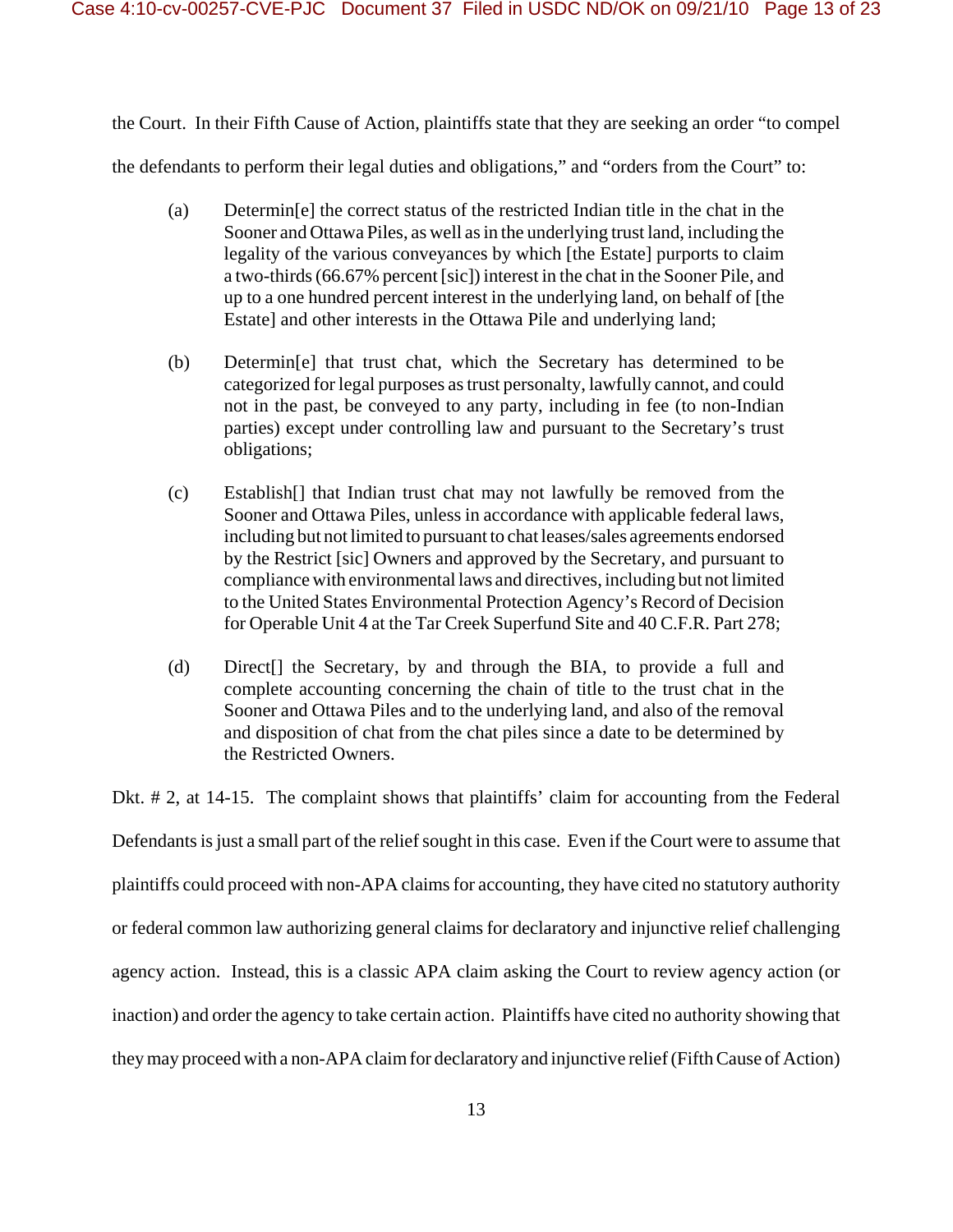against the Federal Defendants. The Court will treat plaintiffs' Fifth Cause of Action as an APA claim.6

As to plaintiffs' non-APA claim for accounting (First Cause of Action), the Court finds that it is unnecessary to determine whether plaintiffs may proceed with a federal common law claim for accounting because, even if plaintiffs could proceed with such a claim, the doctrine of exhaustion of administrative remedies may be applied in non-APA cases as a matter of judicial discretion. United Tribe of Shawnee Indians, 253 F.3d at 550. The Tenth Circuit has stated that:

"The doctrine of exhaustion of administrative remedies is one among related doctrines-including abstention, finality, and ripeness-that govern the timing of federal court decisionmaking." Exhaustion "serves the twin purposes of protecting administrative agency authority and promoting judicial efficiency."

Id. (internal citations omitted). The Tenth Circuit has also recognized that the DOI has regulations requiring the exhaustion of administrative remedies and, "[u]nder [DOI] regulations, if an agency decision is subject to appeal within the agency, a party must appeal the decision to the highest authority within the agency before judicial review is possible." Coosewoon v. Meridian Oil Co., 25 F.3d 920, 924 (10th Cir. 1994). Thus, even if plaintiffs could assert non-APA claims for accounting, plaintiffs may still be required to exhaust their administrative remedies before seeking judicial review of alleged agency inaction on their request for accounting.

The Federal Defendants state that plaintiffs were required to exhaust their administrative remedies under 25 C.F.R. §§ 2.8 and 2.9 before seeking judicial review. Section 2.8 provides:

<sup>&</sup>lt;sup>6</sup> It appears that plaintiffs seek declaratory and injunctive relief from the Estate and Bingham as part of the Fifth Cause of Action, but the complaint does identify the legal basis for these claims.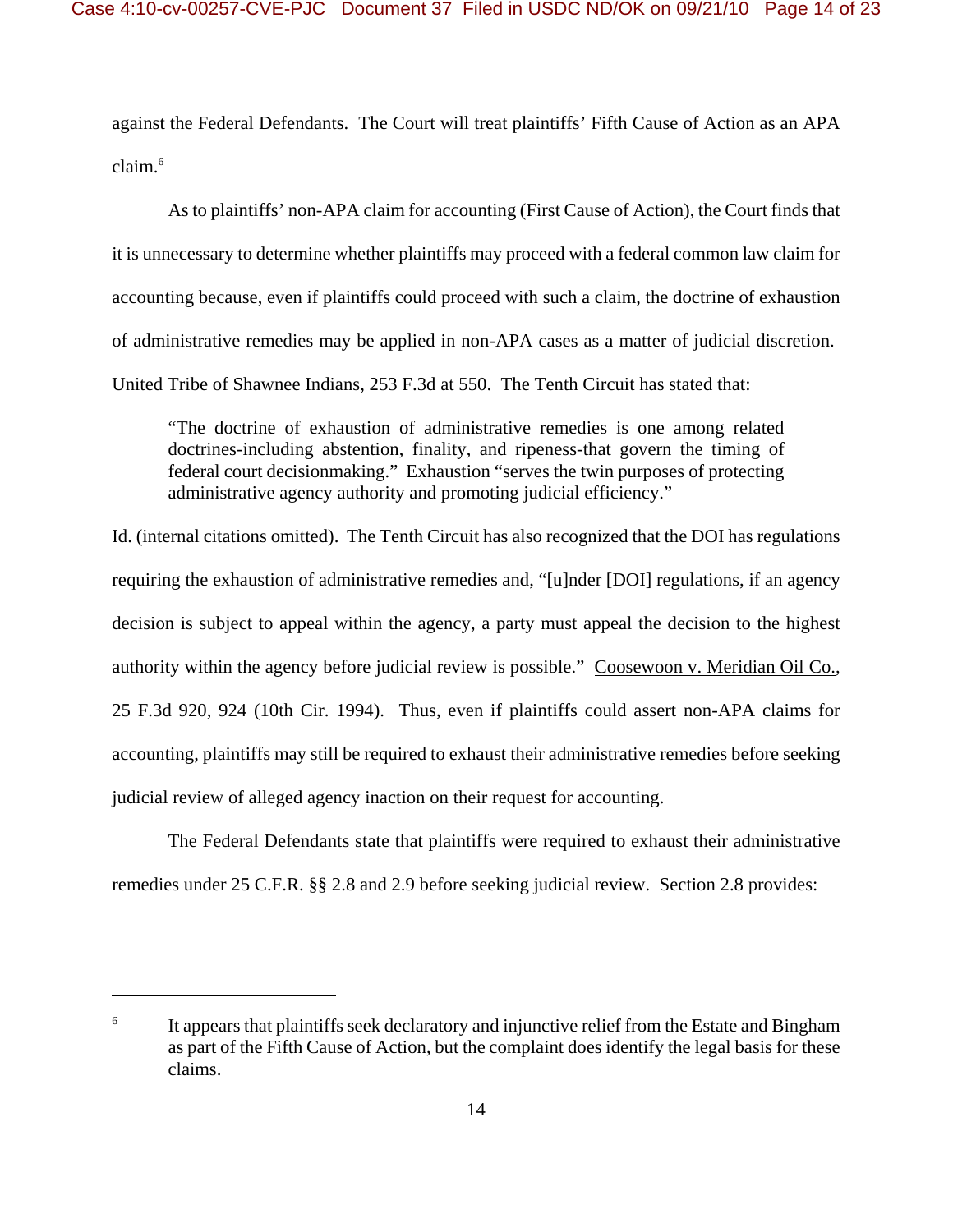(a) A person or persons whose interests are adversely affected, or whose ability to protect such interests is impeded by the failure of an official to act on a request to the official, can make the official's inaction the subject of appeal, as follows:

(1) Request in writing that the official take the action originally asked of him/her;

(2) Describe the interest adversely affected by the official's inaction, including a description of the loss, impairment or impediment of such interest caused by the official's inaction;

(3) State that, unless the official involved either takes action on the merits of the written request within 10 days of receipt of such request by the official, or establishes a date by which action will be taken, an appeal shall be filed in accordance with this part.

(b) The official receiving a request as specified in paragraph (a) of this section must either make a decision on the merits of the initial request within 10 days from receipt of the request for a decision or establish a reasonable later date by which the decision shall be made, not to exceed 60 days from the date of request. If an official establishes a date by which a requested decision shall be made, this date shall be the date by which failure to make a decision shall be appealable under this part. If the official, within the 10-day period specified in paragraph (a) of this section, neither makes a decision on the merits of the initial request nor establishes a later date by which a decision shall be made, the official's inaction shall be appealable to the next official in the process established in this part.

25 C.F.R. § 2.8. If this appeal is unsuccessful or no action is taken by the BIA on the appeal, BIA

regulations provide for an additional appeal:

(a) An appellant must file a written notice of appeal in the office of the official whose decision is being appealed. The appellant must also send a copy of the notice of appeal to the official who will decide the appeal and to all known interested parties. The notice of appeal must be filed in the office of the official whose decision is being appealed within 30 days of receipt by the appellant of the notice of administrative action described in § 2.7. A notice of appeal that is filed by mail is considered filed on the date that it is postmarked. The burden of proof of timely filing is on the appellant. No extension of time shall be granted for filing a notice of appeal. Notices of appeal not filed in the specified time shall not be considered, and the decision involved shall be considered final for the Department and effective in accordance with § 2.6(b).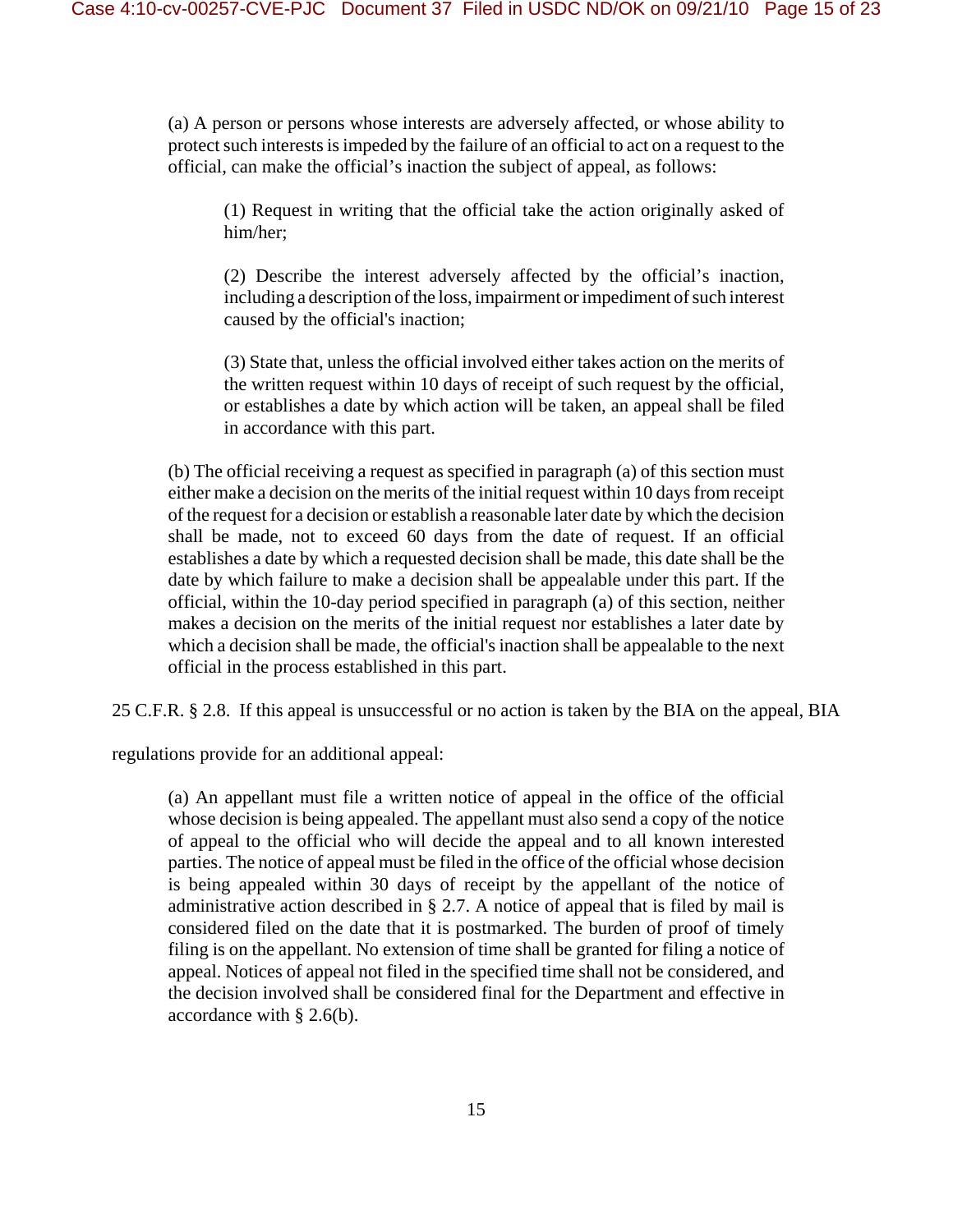(b) When the appellant is an Indian or Indian tribe not represented by counsel, the official who issued the decision appealed shall, upon request of the appellant, render such assistance as is appropriate in the preparation of the appeal.

(c) The notice of appeal shall:

(1) Include name, address, and phone number of appellant.

(2) Be clearly labeled or titled with the words "NOTICE OF APPEAL."

(3) Have on the face of any envelope in which the notice is mailed or delivered, in addition to the address, the clearly visible words "NOTICE OF APPEAL."

(4) Contain a statement of the decision being appealed that is sufficient to permit identification of the decision.

(5) If possible, attach either a copy of the notice of the administrative decision received under § 2.7, or when an official has failed to make a decision or take any action, attach a copy of the appellant's request for a decision or action under § 2.8 with a written statement that the official failed to make a decision or take any action or to establish a date by which a decision would be made upon the request.

(6) Certify that copies of the notice of appeal have been served on interested parties, as prescribed in § 2.12(a).

25 C.F.R. § 2.9. BIA regulations also clarify that "[n]o decision, which at the time of its rendition is subject to appeal to a superior authority in the Department, shall be considered final so as to constitute Departmental action subject to judicial review under 5 U.S.C. § 704 . . . ." 25 C.F.R. § 2.6. It is clear that the BIA has an administrative procedure to review claims concerning "persons whose interests are adversely affected, or whose ability to protect such interests is impeded by the failure of an official to act on a request to the official." 25 C.F.R. § 2.8. Plaintiffs allege that the Miami Agency of the BIA failed to take action on their requests for assistance in halting the removal of chat from the Sooner and Ottawa Chat Piles. Dkt. # 2, at 6. Under §§ 2.8 and 2.9, plaintiffs should have made a formal request for the Miami Agency to consider their request for BIA action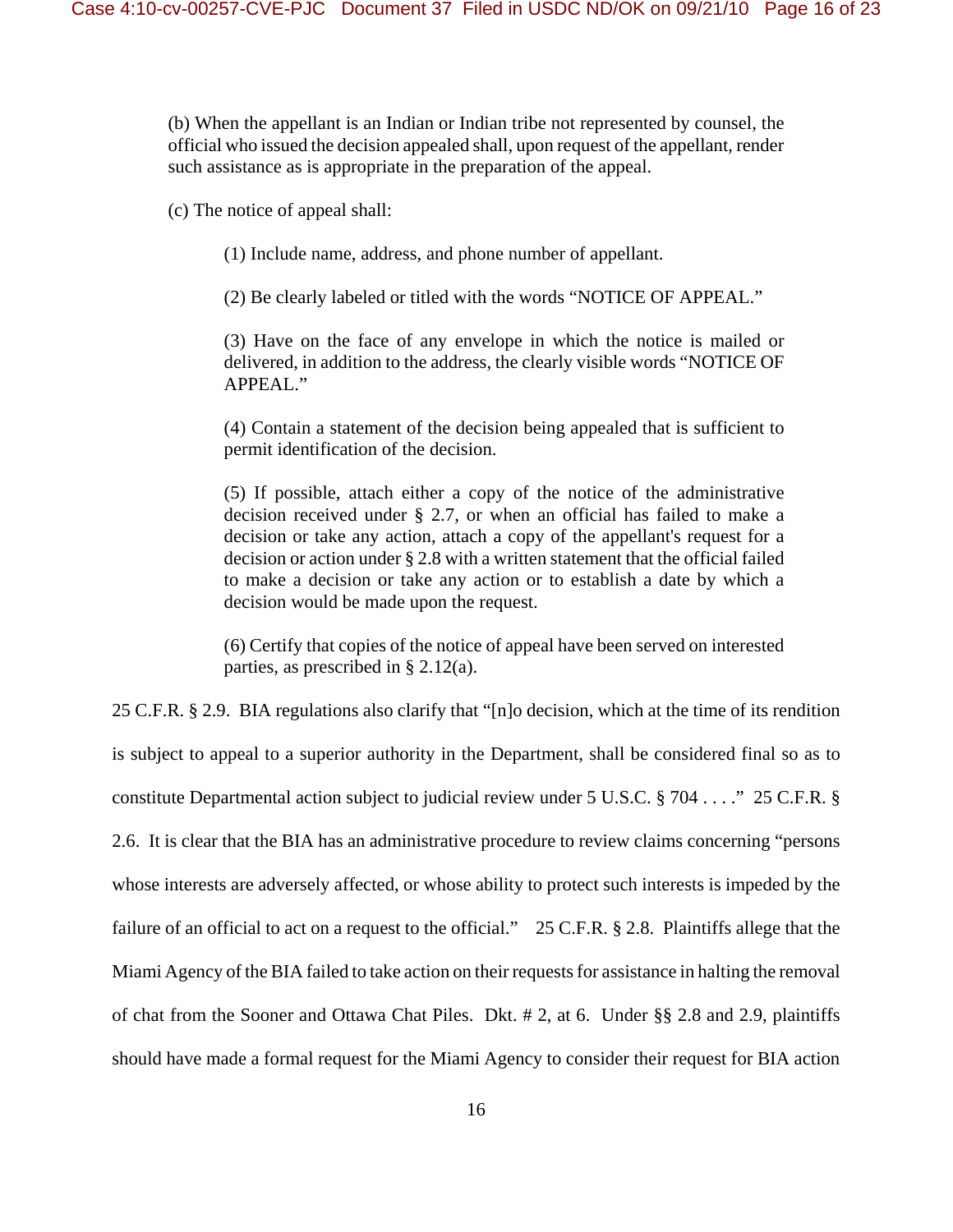and, if that was unsuccessful, should have pursued an administrative remedy with a higher-level official at the BIA.

Plaintiffs argue that they can proceed with a federal common law claim for accounting without exhausting their administrative remedies. However, plaintiffs' claims are substantially broader that a simple request for accounting. Plaintiffs also ask the Court to determine the ownership status of the Chat Piles and the underlying land, declare that no chat can be sold without the consent of the Secretary, and enjoin the removal of chat under federal law. Dkt. # 2, at 14-15. There is no dispute that plaintiffs have not fully exhausted their administrative remedies with a superior authority in the BIA or DOI. Plaintiff James Gilmore has submitted an affidavit that he began notifying the Miami Agency of the BIA of Bingham's removal of chat in 2002, and he most recently visited the Miami Agency in April 2010. Dkt. # 23-2, at 3-4. However, he made no attempt to appeal the alleged inaction of the Miami Agency to the Eastern Oklahoma Regional Office or any higher level officer within the BIA or  $D/I$ <sup>7</sup> Plaintiffs are asking the Court to become directly involved in a dispute over ownership interests in chat between Indian and non-Indian owners and halt the sale and removal of chat from the Chat Piles. These matters fall within the BIA's expertise in handling trust and restricted Indian property, and should be addressed by a superior authority at the BIA before judicial review will be appropriate.

Plaintiffs have also alleged a separate claim under the APA (Second Cause of Action) and argue that they are not required to exhaust administrative remedies before proceeding with this claim, because the BIA has "unlawfully withheld or unreasonably delayed" action on their request

<sup>&</sup>lt;sup>7</sup> Plaintiffs' counsel confirmed at the status conference on August 31, 2010 that plaintiffs have not attempted to appeal any action or inaction by the Miami Agency to a superior authority within the BIA or DOI. Dkt. # 36, at 8-9.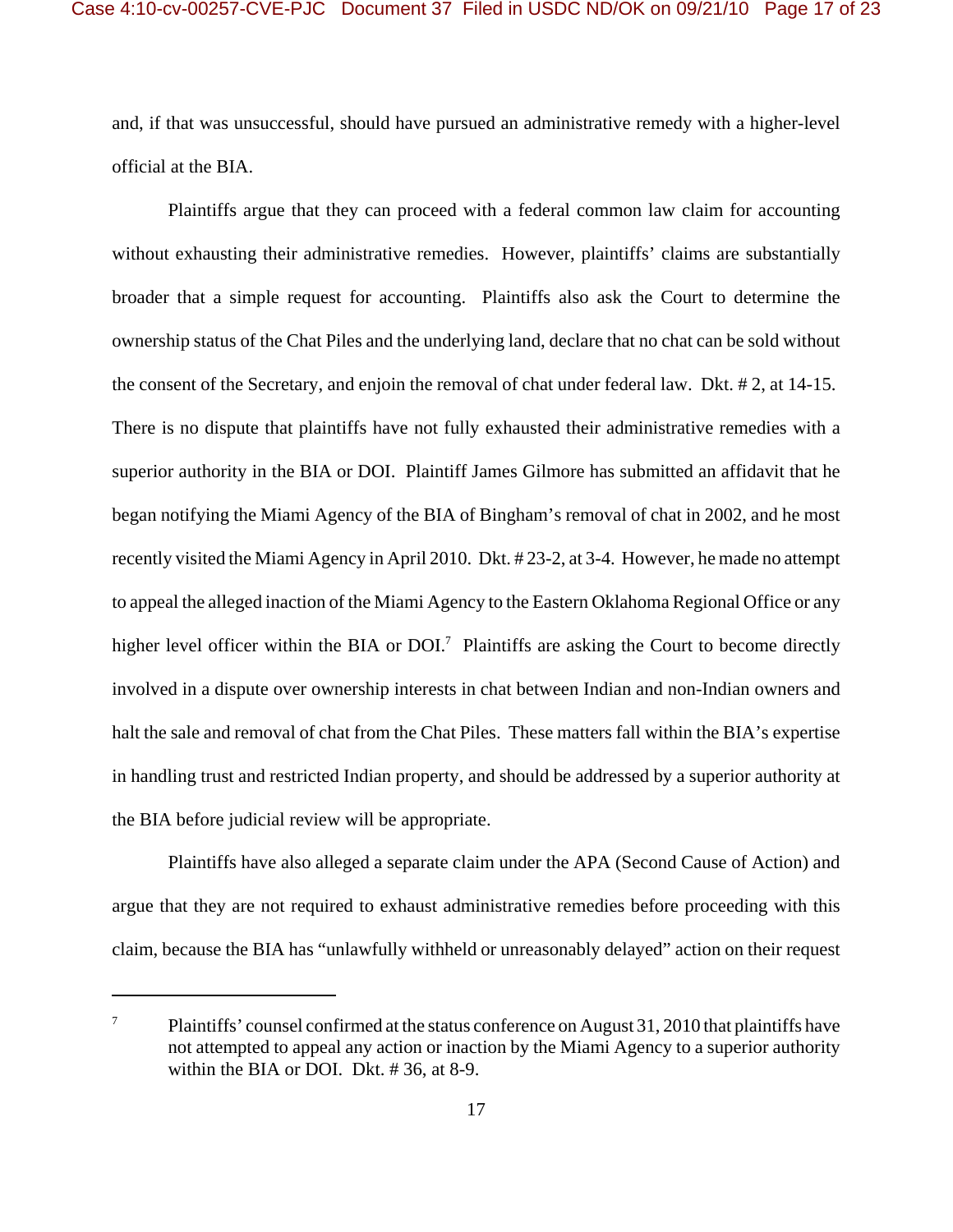for the BIA to halt the sale of chat and provide an accounting. Under § 706, federal district courts have the authority to "compel agency action unlawfully withheld or unreasonably delayed." 5 U.S.C. § 706. A claim under § 706(1) can proceed only "where a plaintiff asserts that an agency failed to take a discrete agency action that it is *required to take*." Norton v. Southern Utah Wilderness Alliance, 542 U.S. 55, 64 (2004). Requests for discretionary agency action are not reviewable under § 706(1). Benzman v. Whitman, 532 F.3d 119, 131 (2d Cir. 2008); Center for Biological Diversity v. Veneman, 394 F.3d 1108, 1112-13 (9th Cir. 2005). The challenged failure to act must be a discrete action compelled by statute, not simply an agency's failure to carry out a broad congressional mandate in the manner sought by a particular party. See Norton, 542 U.S. at 66-67. When a plaintiff establishes that an agency has "unlawfully withheld or unreasonably delayed" action, review of the plaintiff's claim is not limited to the administrative record because there is no final agency action for a court to review. Friends of the Clearwater v. Dombeck, 222 F.3d 552, 560 (9th Cir. 2000).

Plaintiffs claim that the BIA had a discrete duty to provide an accounting upon request by plaintiffs, and the BIA's failure to comply with plaintiffs' request constitutes a discrete agency action unlawfully withheld under § 706(1). However, plaintiffs' demand for an accounting is part of their broader request for agency involvement in protecting their interests in the Sooner and Ottawa Chat Piles. Plaintiffs also ask the BIA or the Court to halt the removal of chat from Sooner and Ottawa Chat Piles, determine the ownership interests of the chat in the Chat Piles and the underlying land, and determine the legality of any past removal and sale of chat. Plaintiffs are not challenging a discrete action or inaction by the BIA. Instead, plaintiffs are asking the Court to compel the BIA to carry out its broad mandate to manage Indian trust property and resolve several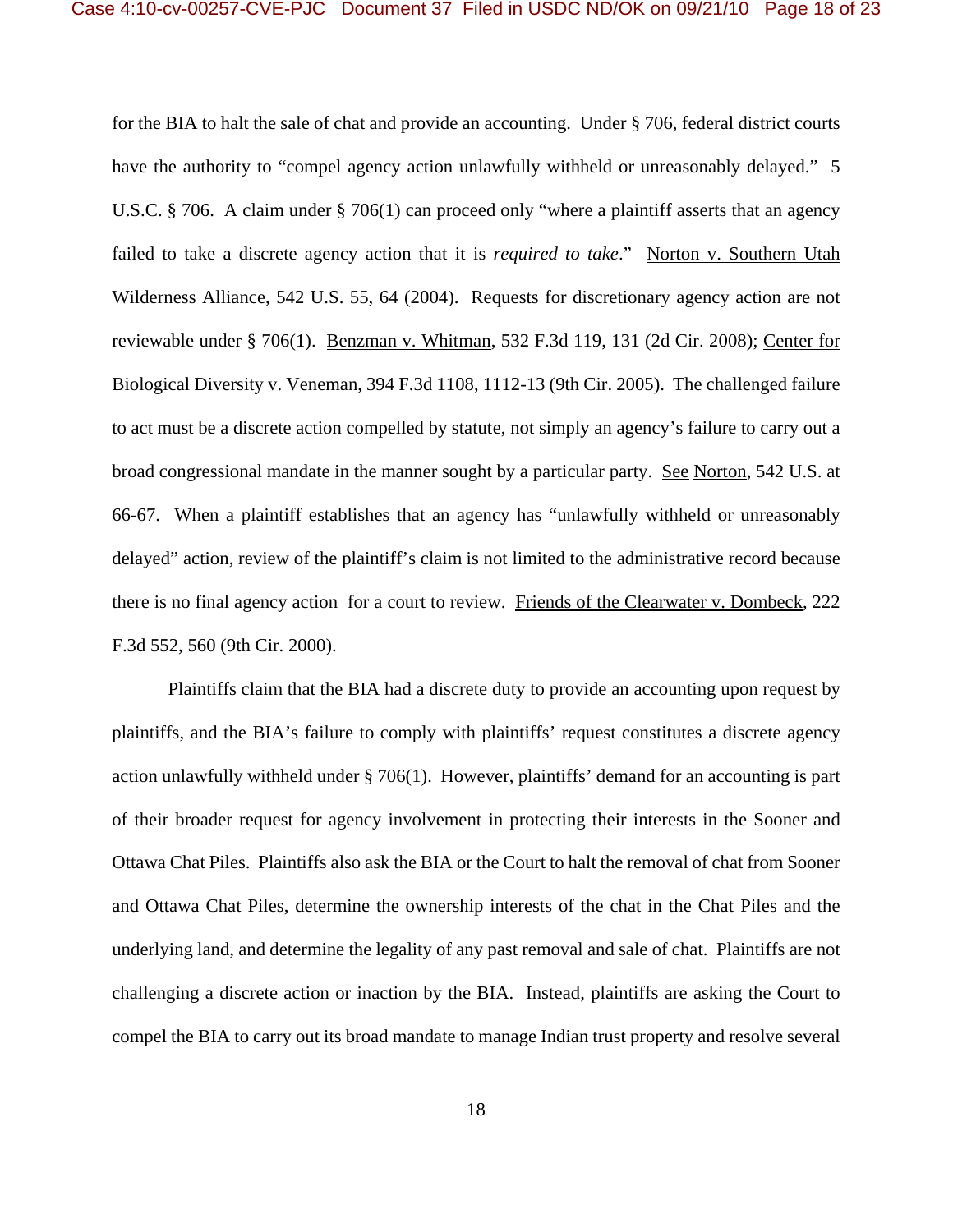distinct legal disputes between Indian and non-Indian owners of chat. Plaintiffs' APA claim is not based on the BIA's alleged failure to carry out a discrete action, and this case is distinguishable from situations where the sole relief sought was an accounting of assets held in trust for Indian tribes or members of Indian tribes.

Even if the Court were to assume that the BIA had a discrete duty to perform an accounting, plaintiffs have not shown that they were diligent in requesting this relief from the BIA or that the BIA unlawfully withheld action on plaintiffs' requests for accounting. Plaintiffs rely heavily on Cobell v. Norton, 240 F.3d 1081 (D.C. Cir. 2001), to support their argument that § 706(1) is an exception to the general rule that only final agency action is reviewable. See Dkt. # 23, at 20. However, Cobell does not stand for the proposition that the BIA's failure or delay in providing an accounting is always agency action unlawfully withheld under § 706(1). Plaintiffs' failure to fully exhaust their administrative remedies calls into question whether the BIA was even aware of plaintiffs' demand for an accounting or agency intervention and, due to plaintiffs' failure to pursue administrative remedies, it is not clear that agency action has been unlawfully withheld.

Plaintiffs argue that they are not required to exhaust administrative remedies under § 704, because they will suffer "undue prejudice" unless they obtain immediate judicial review of their claims and further exhaustion of administrative remedies would be futile. Dkt. # 23, at 23-29. Although the APA requires exhaustion of administrative remedies, courts have created exceptions to this requirement. Exhaustion is not required when:

(1) it would occasion undue prejudice to subsequent assertion of a court action, for example through excessive delay; (2) an agency may not be empowered to grant relief, for example "because it lacks institutional competence to resolve the particular type of issue presented, such as the constitutionality of a statute" or because "agency may be competent to adjudicate the issue presented, but still lack authority to grant the type of relief requested"; or (3) the agency is biased.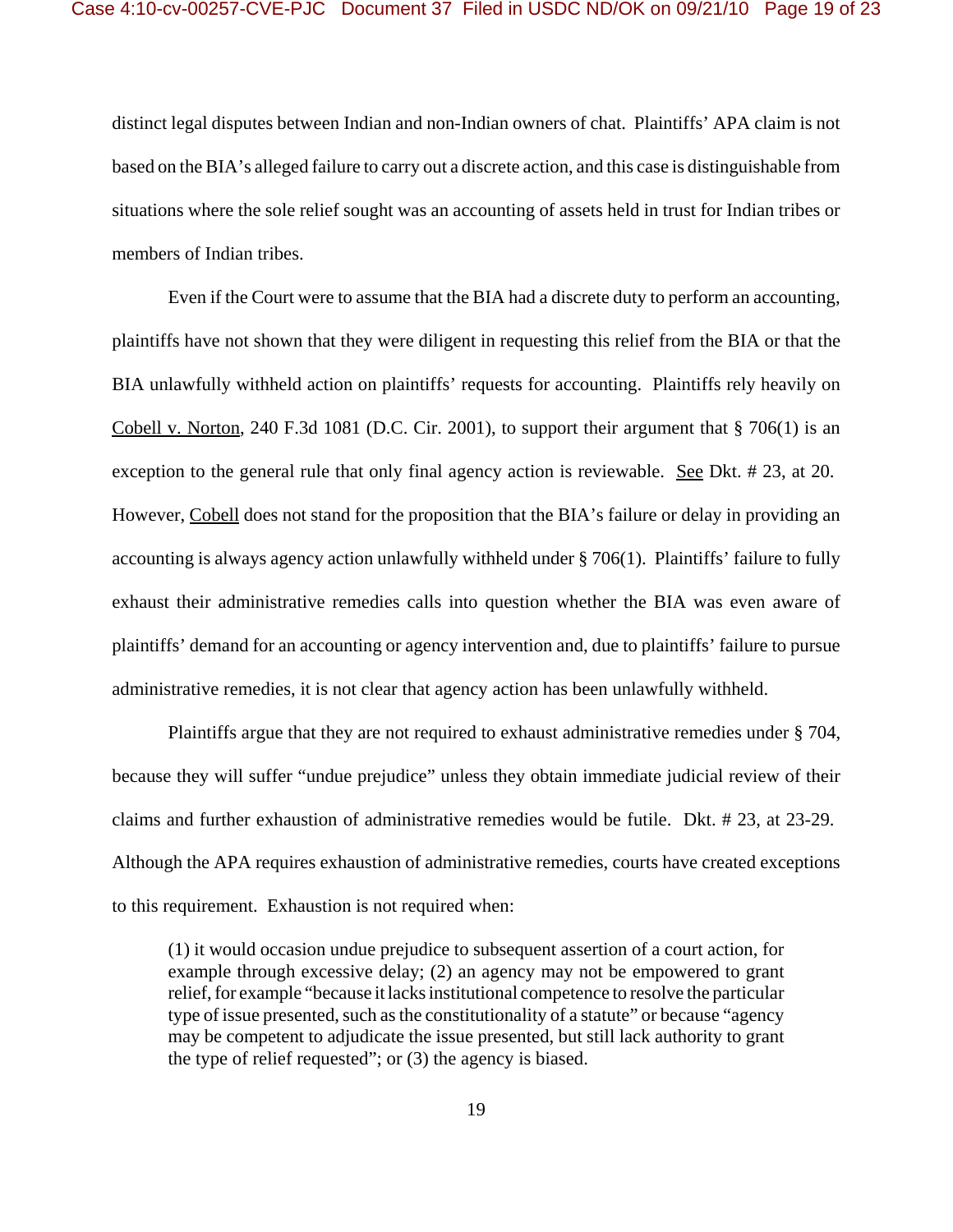Hettinga v. United States, 560 F.3d 498, 503 (D.C. Cir. 2009) (quoting McCarthy v. Madigan, 503 U.S. 140, 145 (1992)).

Plaintiffs cannot claim that exhaustion of administrative remedies will cause undue prejudice, because plaintiffs have been aware of Bingham's and the Estate's conduct for several years and were aware that the Miami Agency of the BIA had taken no action to resolve the dispute between Indian and non-Indian owners of chat. Plaintiffs claim that the BIA and DOI have made a "decision" to ignore plaintiffs' requests for help in resolving this matter, but they fail to note that they made no attempt to obtain relief beyond the local level of the BIA or the DOI. In November 2005, plaintiffs sent a letter to the DOI stating that they could not wait more than 90 days for the agency to act and they would be forced to file a lawsuit if no action was taken on their requests. However, plaintiffs waited almost five years before filing this lawsuit and have presented no evidence that they formally asked the Miami Agency of the BIA or any higher-level BIA or DOI official to take any action on their requests for agency assistance. Plaintiffs believed that this was a time-sensitive matter in November 2005 but took no action to expedite agency review of their claims or to obtain immediate judicial review, and any prejudice that will be suffered by plaintiffs by lack of judicial review has been created as much by plaintiffs' inaction as by the alleged inaction of the BIA or DOI. Thus, immediate judicial review is not required to prevent undue prejudice to plaintiffs.

Plaintiffs also claim that the exhaustion of administrative remedies would be futile, because the BIA had adopted the position in other cases that it is not required to provide an accounting for non-monetary trust assets. Dkt. # 23, at 27-29. Plaintiffs cite the two cases from the Western District of Oklahoma previously considered by this Court, as well as a case in the Eastern District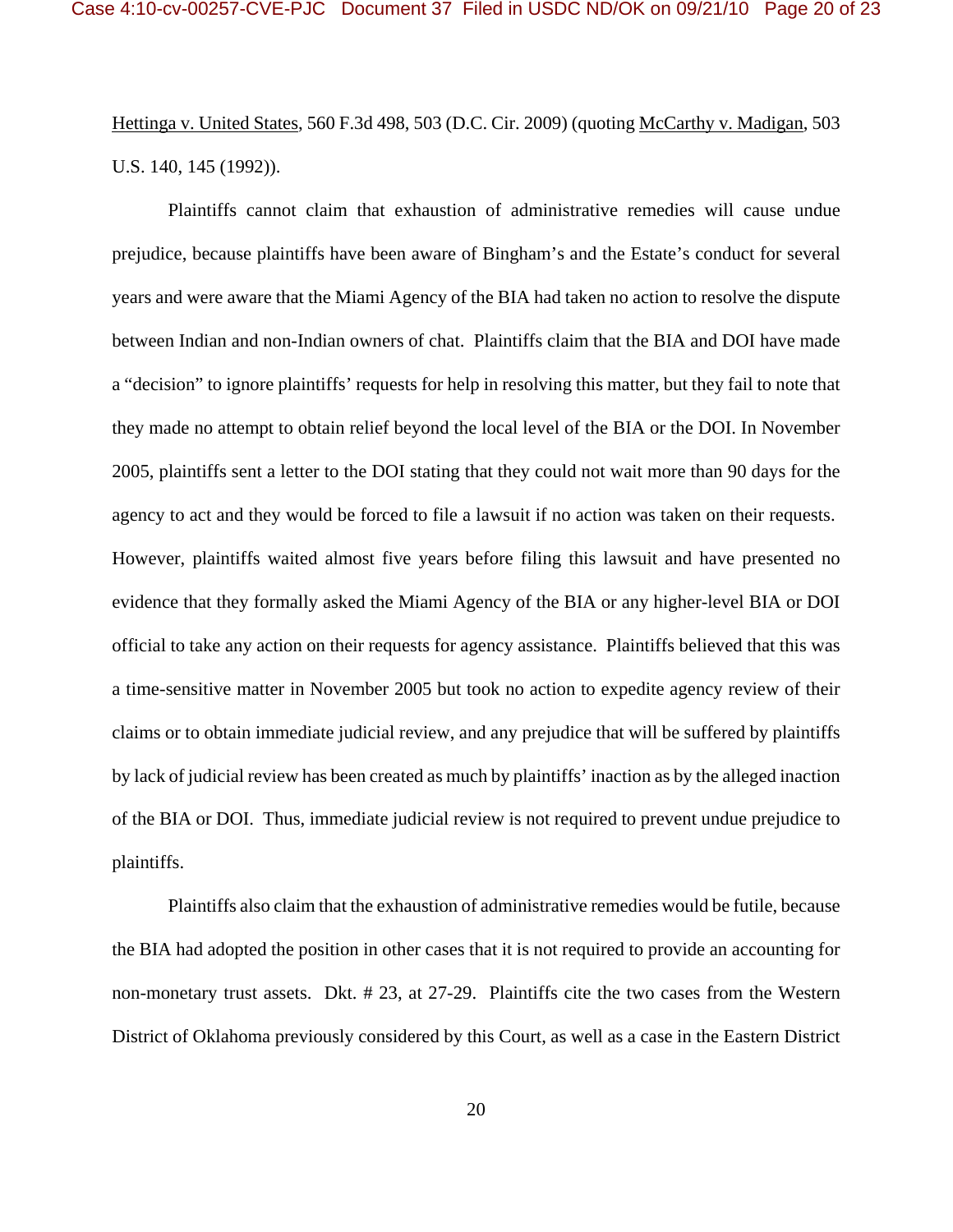of Oklahoma, Seminole Nation of Oklahoma v. Salazar, 2009 WL 919435 (E.D. Okla. Mar. 31, 2009), and assert that the Federal Defendants argued in each of those cases that they had no duty to account for non-monetary trust property. However, as plaintiffs note, each of those cases concerned claims for accounting only. In this case, plaintiffs seek a broad range of declaratory, injunctive, and equitable relief, and plaintiffs' claim for accounting is simply a small part of the relief sought. The Court would greatly benefit by an administrative decision on the entire relief sought by plaintiffs, even if plaintiffs do not ultimately obtain an accounting from the BIA.

The Court finds that plaintiffs' claims against the Federal Defendants should be dismissed due to plaintiffs' failure to exhaust administrative remedies. Plaintiffs have attempted to cast many of their claims as non-APA claims, but they have cited no statutory or common law authority providing a basis for these claims other than the APA. They also have not shown that any exception to exhaustion requirement applies, and there is no final agency action for the Court to review under the APA.

### **IV.**

The dismissal of plaintiffs' claims against the Federal Defendants requires the Court to determine whether it has subject matter jurisdiction over plaintiffs' remaining claims. The complaint alleges subject matter jurisdiction based on the existence of a federal question and the APA. However, plaintiffs' federal claims have been dismissed and it is not clear that the Court has jurisdiction over plaintiffs' claims against the Estate and Bingham.

Federal courts are courts of limited jurisdiction, and there is a presumption against the exercise of federal jurisdiction. Merida Delgado v. Gonzales, 428 F.3d 916, 919 (10th Cir. 2005); Penteco Corp. Ltd. Partnership--1985A v. Union Gas System, Inc., 929 F.2d 1519, 1521 (10th Cir.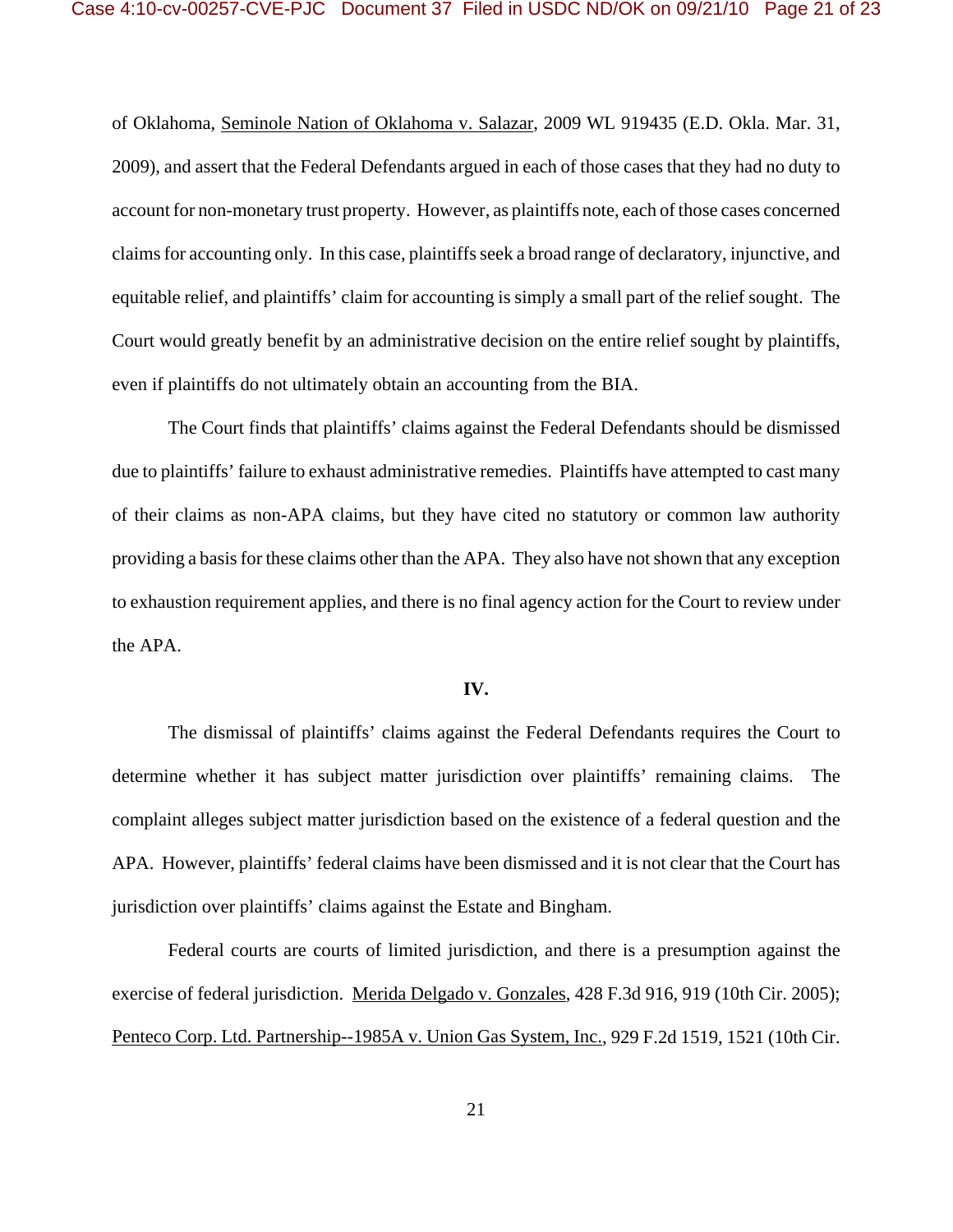1991). Plaintiffs have the burden to allege jurisdictional facts demonstrating the presence of federal subject matter jurisdiction. McNutt v. General Motors Acceptance Corp. of Indiana, Inc., 298 U.S. 178, 182 (1936) ("It is incumbent upon the plaintiff properly to allege the jurisdictional facts, according to the nature of the case."); Montoya v. Chao, 296 F.3d 952, 955 (10th Cir. 2002) ("The burden of establishing subject-matter jurisdiction is on the party asserting jurisdiction."). The Court has an obligation to consider whether subject matter jurisdiction exists, even if the parties have not raised the issue. The Tenth Circuit has stated that "[f]ederal courts 'have an independent obligation to determine whether subject-matter jurisdiction exists, even in the absence of a challenge from any party,' and thus a court may *sua sponte* raise the question of whether there is subject matter jurisdiction 'at any stage in the litigation.'" 1mage Software, Inc. v. Reynolds & Reynolds Co., 459 F.3d 1044, 1048 (10th Cir. 2006).

The Court finds that there is a substantial question as to whether it has subject matter jurisdiction over plaintiffs' claims against the Estate and Bingham, and the parties should be given an opportunity to brief this issue. Plaintiffs' claims against the Estate and Bingham for accounting and conversion are state law claims. The federal issues raised in plaintiffs' complaint may be sufficiently substantial to justify the exercise of federal question jurisdiction, but the complaint does not clearly state the basis for plaintiffs' claims against the Estate and Bingham. See Nicodemus v. Union Pacific Corp., 440 F.3d 1227, 1236 (10th Cir. 2006). Tribal members are treated as citizens of the state where they reside for the purpose of establishing diversity jurisdiction under 28 U.S.C. § 1332, and a federal court may hear a case involving tribal members under § 1332 if the requirements for diversity jurisdiction are satisfied. Richardson v. Malone, 762 F. Supp. 1463, 1466 (N.D. Okla. 1991). However, plaintiffs have not alleged that the parties are diverse or that the